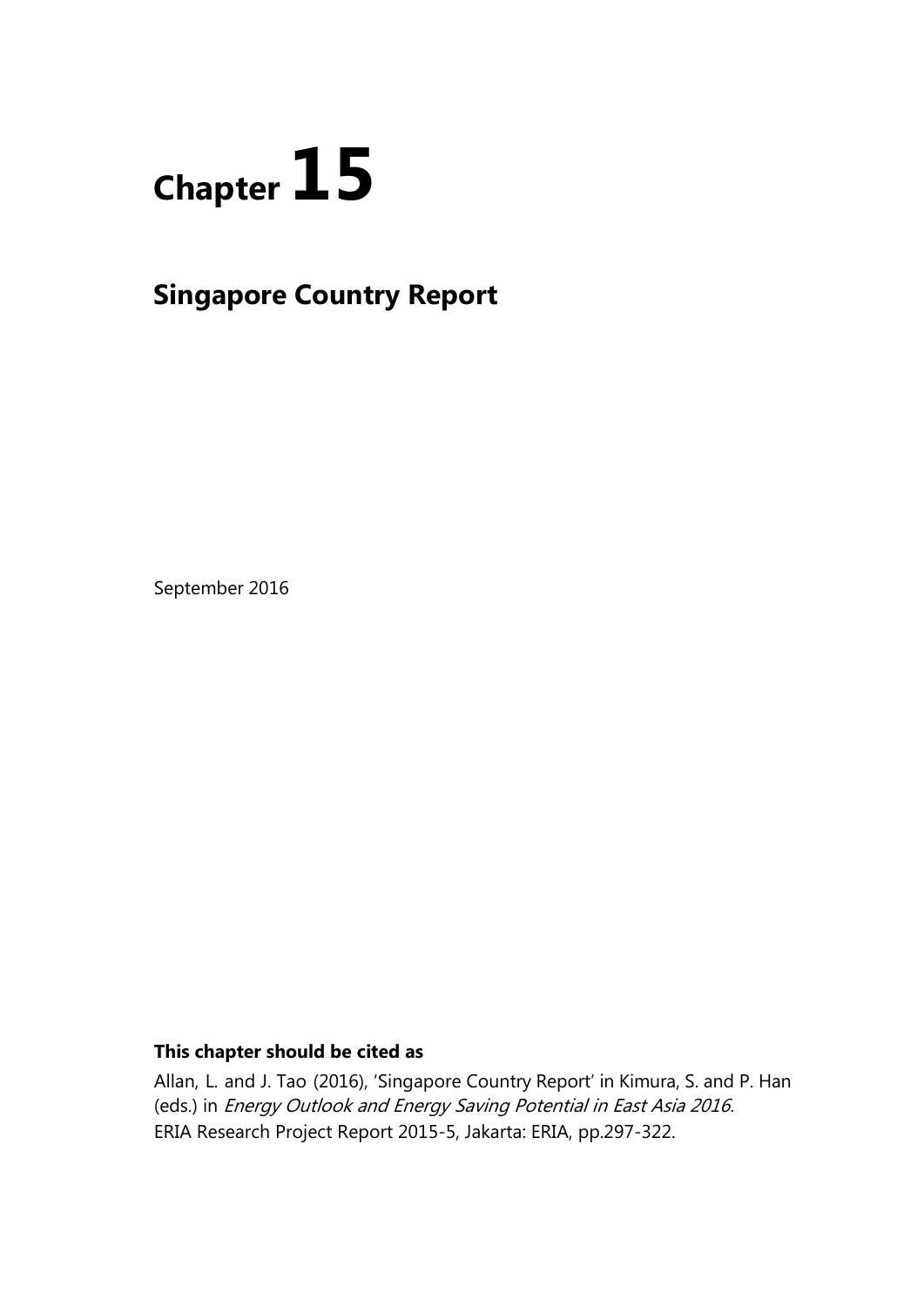# Singapore Country Report

**LOI TIAN SHENG ALLAN** AND **JACQUEINE YUJIA TAO**, ENERGY STUDIES INSTITUTE, NATIONAL UNIVERSITY OF SINGAPORE, SINGAPORE

# **1. Background**

ingapore is a small island-state in Southeast Asia, located along the Straits of SMalacca between Malaysia and Indonesia. It is the most urbanised and industrialised country in the Association of Southeast Asian Nations (ASEAN), with a per capita gross domestic product (GDP) of US\$37,491 (in constant 2005 terms) in 2013. Singapore submitted its Intended Nationally Determined Contribution (INDC) to the United Nations Framework Convention on Climate Change (UNFCCC) Secretariat on 3 July 2015<sup>1</sup> and has signed off to the Paris Agreement as of 22 April 2016.<sup>2</sup> Singapore's INDC highlights its intentions to reduce its emission intensity by 36 percent from 2005 levels by 2030. In addition to emissions intensity targets, Singapore also intends to stabilise emissions with the aim of peaking around 2030. Under the Copenhagen Accord, Singapore also has a voluntary target of reducing carbon dioxide  $(CO<sub>2</sub>)$  emissions by 7 to 11 percent

 $1$  National Climate Change Secretariat (NCCS) (2015), 'Singapore's Submission to the United Nations Framework Convention on Climate Change (UNFCCC)', [https://www.nccs.gov.sg/news/singapore](https://www.nccs.gov.sg/news/singapore%20%E2%20%80%20%99s-submission-united-nations-framework-convention-climate-change-unfccc)  [%E2 %80 %99s-submission-united-nations-framework-convention-climate-change-unfccc](https://www.nccs.gov.sg/news/singapore%20%E2%20%80%20%99s-submission-united-nations-framework-convention-climate-change-unfccc) 

<sup>&</sup>lt;sup>2</sup> Ministry of Foreign Affairs, Singapore (2016), 'MFA Press Release: National Statement of Singapore delivered by Minister for Foreign Affairs Dr Vivian Balakrishnan at the Signature Ceremony of the Paris Agreement in New York, 22 April 2016',

[https://www.mfa.gov.sg/content/mfa/media\\_centre/press\\_room/pr/2016/201604/press\\_20160423.ht](https://www.mfa.gov.sg/content/mfa/media_centre/press_room/pr/2016/201604/press_20160423.html) [ml](https://www.mfa.gov.sg/content/mfa/media_centre/press_room/pr/2016/201604/press_20160423.html)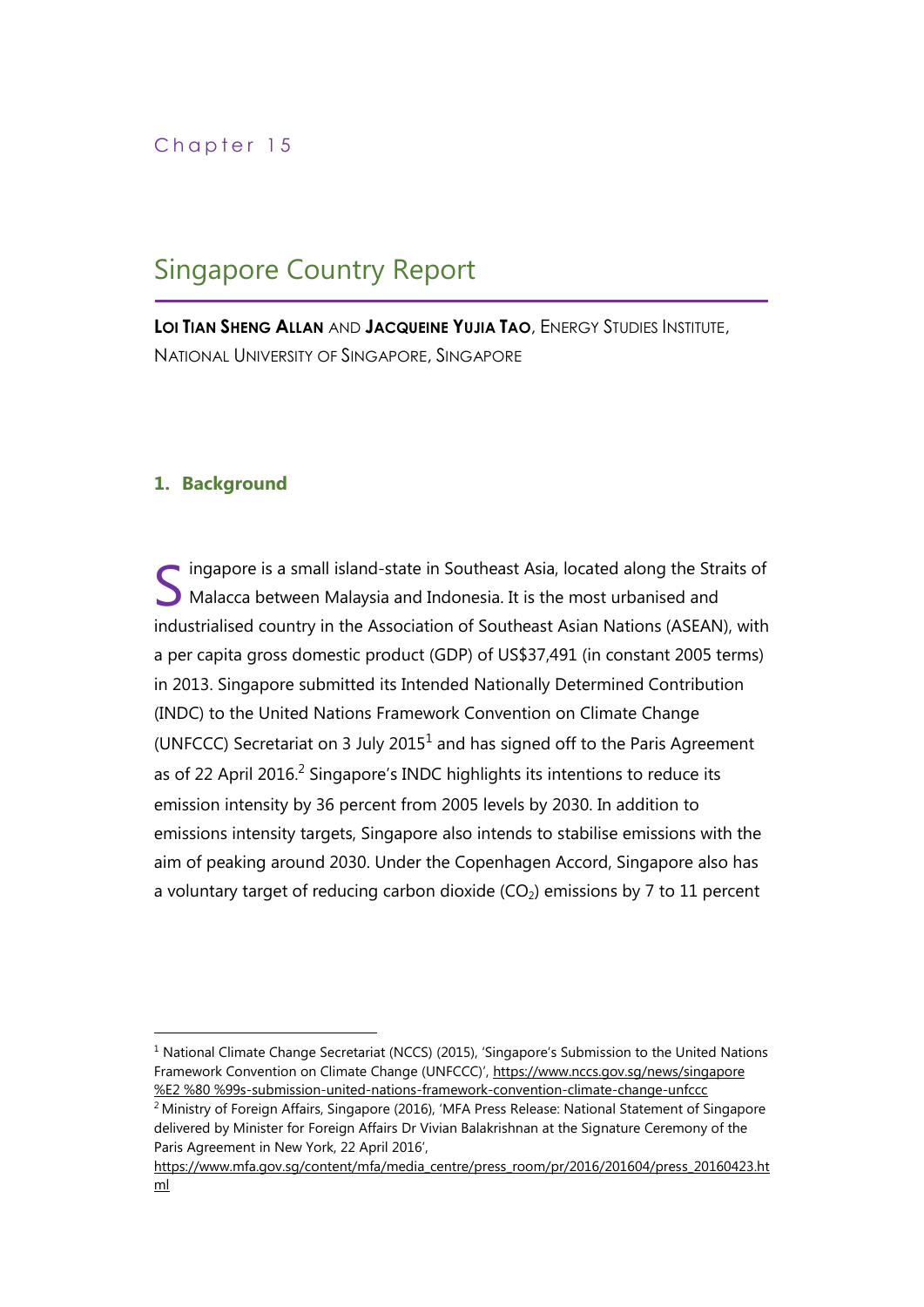below business-as-usual levels in 2020, $3$  which will be increased to 16 percent if there is a global agreement on climate change.

# **2. Singapore's Policy Initiatives**

The Inter-Ministerial Committee on Climate Change (IMCC) was created in 2007 to facilitate a Whole-of-Government approach to addressing climate change related issues. Chaired by Mr Teo Chee Hean, the Deputy Prime Minister and Coordinating Minister for National Security and Minister of Home Affairs, the committee is attended by the Ministers for the Environment and Water Resources, Finance, Foreign Affairs, National Development, Trade and Industry, as well as Transport, to provide overarching strategic planning for Singapore's mitigation efforts.

With a national policy framework to maintain a balance among the policy objectives of economic competitiveness, energy security, and environmental sustainability, $4$  the switch to cleaner fuels, energy efficiency improvements, and the promotion of alternative sources of energy, in particular solar energy, were highlighted as the main tenets of Singapore's mitigation policies.

#### **Fuel switch**

Recognising the value of sustainability and the environment, Singapore switched from fuel oil to the cleaner natural gas in its power generation in the early days, despite the higher costs. Today, natural gas remains a key component of Singapore's power generation mix. In 2015, natural gas represented 95.5 percent of the total licensed generation capacity in Singapore.<sup>5</sup> Petroleum products and 'others' accounted for the remaining 0.7 percent and 3 percent, $6$  respectively. In a

 $3$  National Climate Change Secretariat (2012), 'Speech on Climate Change by Mr Teo Chee Hean, Deputy Prime Minister, Coordinating Minister for National Security and Minister for Home Affairs, at the Committee of Supply Debate', http://app.nccs.gov.sg/news\_details.aspx?nid=642&pageid=97. <sup>4</sup>Ministry of Trade and Industry of Singapore (2007), 'National Energy Policy Report – Energy for Growth', [http://app.mti.gov.sg/data/pages/2546/doc/NEPR.pdf.](http://app.mti.gov.sg/data/pages/2546/doc/NEPR.pdf)

<sup>&</sup>lt;sup>5</sup> Energy Market Authority (2016), 'Singapore Energy Statistics 2015',

https://www.ema.gov.sg/cmsmedia/Publications\_and\_Statistics/Publications/SES2015\_Final\_website [2mb.pdf](https://www.ema.gov.sg/cmsmedia/Publications_and_Statistics/Publications/SES2015_Final_website_2mb.pdf) 

<sup>6</sup> ibid.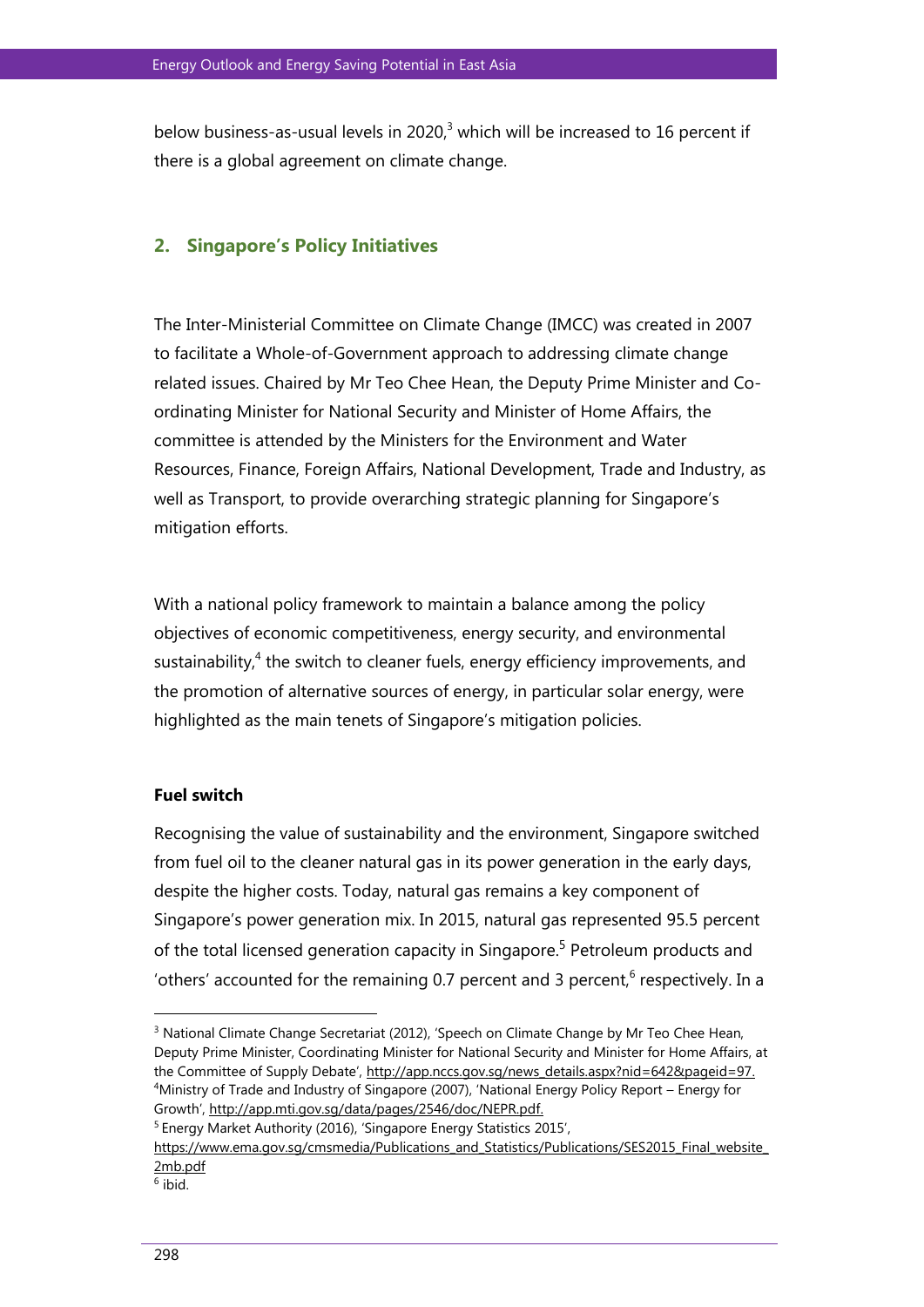consultation paper released by the Energy Market Authority (EMA) in 2015,<sup>7</sup> natural gas is expected to remain a dominant energy source in Singapore's power sector into the future.

To expand the country's import capability and sourcing options for liquefied natural gas (LNG), Singapore commenced commercial operations with its newly constructed LNG terminal in May 2013. It currently has a throughput capacity of 6 million tons per year, $^8$  and 9 million metric tons per annum (Mtpa) from 2017 with a fourth storage tank to be constructed. $9$  The current aim is to increase the targeted annual capacity to 11 Mtpa by  $2018$ .<sup>10</sup>

### **Alternative energy promotion**

l

Despite being renewable-energy disadvantaged due to its dense and urban landscape, Singapore has voiced its intention to capitalise on the only viable renewable option: solar energy. Although there are no subsidies for solar technology, there is policy support for the deployment of solar resources in the form of removal of non-market barriers, system support in terms of facilitating system integration of the intermittency of solar energy without compromising grid stability and continued support for research, development, and demonstration (RD&D) efforts aimed at cost reduction and efficiency improvement of solar modules. In addition to policy support for RD&D, the public sector is also seen to be active in test-bedding projects for innovative solar deployment. As part of the policy objective of accelerating the scale of solar deployment in Singapore, the Housing and Development Board (HDB) recently awarded a public tender for the installation and management of 76MWp of solar photovoltaic (PV) panels under the SolarNova programme.<sup>11</sup> The SolarNova

 $^7$  Energy Market Authority (2015), 'Preparing for Future Power Generation Investments in Singapore', [https://www.ema.gov.sg/cmsmedia/Consultations/Electricity/Consultation 20Paper 20-](https://www.ema.gov.sg/cmsmedia/Consultations/Electricity/Consultation%2020Paper%2020-%20%20Preparing_for_Future_Power_Generation_Investments_in_Singapore.pdf)

<sup>%20</sup>Preparing for Future Power Generation Investments in Singapore.pdf

<sup>8</sup> Boon, R. (2013), 'Singapore's LNG Terminal Straits Commercial Operations', The Straits Times, 7 May.

<sup>9</sup> ChannelNewsAsia (2014), Singapore Opens First LNG Terminal, Plans for Second Terminal, 25 February.

 $10$  Otavio Veras (2016), Singapore Aims High as Asia's LNG Trading Hub. The Business Times, 24 February 2016.

<sup>&</sup>lt;sup>11</sup> Housing and Development Board (2015), 'Singapore's Largest Solar Panel Installation Awarded To Sunseap Leasing Under SolarNova's First Tender', [http://www.hdb.gov.sg/cs/infoweb/press](http://www.hdb.gov.sg/cs/infoweb/press-release/singapore-largest-solar-panel-installation-awarded-to-sunseap)[release/singapore-largest-solar-panel-installation-awarded-to-sunseap](http://www.hdb.gov.sg/cs/infoweb/press-release/singapore-largest-solar-panel-installation-awarded-to-sunseap)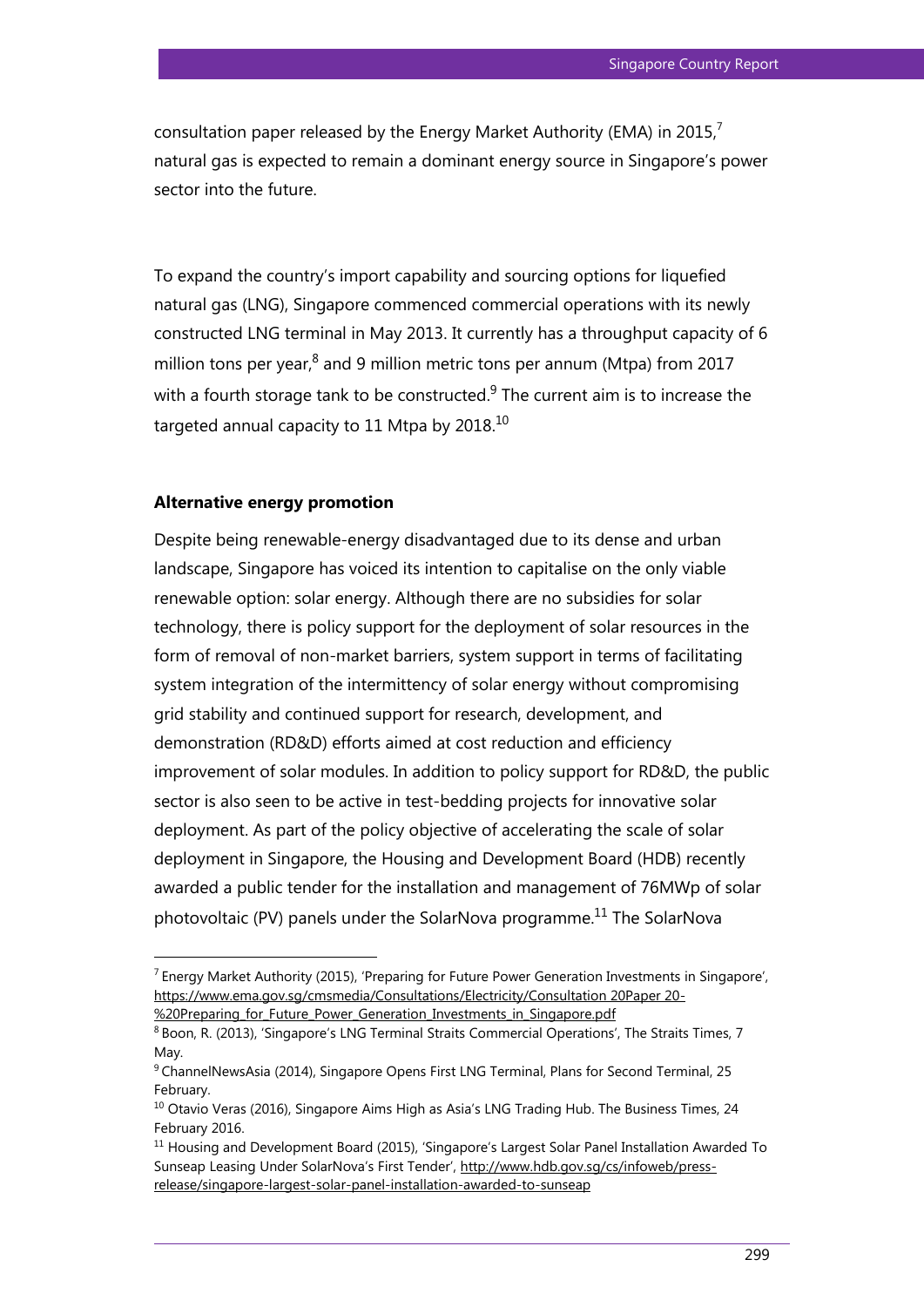programme, which is led by the Economic Development Board (EBD), is a government-led programme to promote solar deployment through aggregating solar demand across the public sector.<sup>12</sup> The EDB and the Public Utilities Board (PUB) have also partnered up to install floating PV platforms in reservoirs.<sup>13</sup>

Beyond these forms of support, Singapore also has a national target to deploy 350 MWp of solar PV by 2020, and extend the share of solar PV to 8 percent of Singapore's peak electricity demand by 2030.<sup>14</sup>

In 2010, Singapore explored the nuclear option with a nuclear energy prefeasibility study. The results of the study, which were confirmed in a 2012 statement from the Ministry of Trade and Industry, was that nuclear energy was not suitable for deployment given that the high risks associated with the dense urban population of Singapore outweigh the benefits.<sup>15</sup> However, Singapore will continue to monitor technological development and may revisit the option in the future. In the meantime, Singapore will cooperate with international and regional players to actively tackle issues regarding nuclear safety and emergency planning.

#### **Energy efficiency improvements**

Energy efficiency is another integral part of Singapore's mitigation efforts. An inter-agency Energy Efficiency Programme Office (EEPO) led by the National Environment Agency and the Energy Market Authority (EMA), was established in May 2007 to help promote and facilitate the adoption of energy efficiency across a variety of sectors in Singapore.<sup>16</sup> Across the nation, energy efficiency improvements are promoted through a mix of standards and regulation, public awareness, and messaging, as well as promotion of technological advancements

<https://www.mti.gov.sg/MTIInsights/SiteAssets/Pages/Budget-2014/SolarNova.pdf>  $<sup>13</sup>$  Channel News Asia (2015), 'PUB Embarks on Study to Tap into Solar Energy via Reservoirs',</sup> <http://www.channelnewsasia.com/news/singapore/pub-embarks-on-study-to/2285544.html>

<sup>14</sup> National Climate Change Secretariat (NCCS) (2016), 'Singapore's Approach to Alternative Energy', [https://www.nccs.gov.sg/climate-change-and-singapore/national-circumstances/singapores](https://www.nccs.gov.sg/climate-change-and-singapore/national-circumstances/singapores-approach-alternative-energy)[approach-alternative-energy](https://www.nccs.gov.sg/climate-change-and-singapore/national-circumstances/singapores-approach-alternative-energy)

<sup>&</sup>lt;sup>12</sup> Ministry of Trade and Industry (2014), 'SolarNova Factsheet',

<sup>&</sup>lt;sup>15</sup> Ministry of Trade and Industry (2012), 'Factsheet Nuclear Energy Pre-feasibility Study', [https://www.mti.gov.sg/NewsRoom/Documents/Pre-FS %20factsheet.pdf](https://www.mti.gov.sg/NewsRoom/Documents/Pre-FS%20%20factsheet.pdf) <sup>16</sup> Energy Efficiency Programme Office (2013), 'About E2PO',

[http://app.e2singapore.gov.sg/About\\_Esup2/supPO/Objective\\_and\\_Members.aspx](http://app.e2singapore.gov.sg/About_Esup2/supPO/Objective_and_Members.aspx)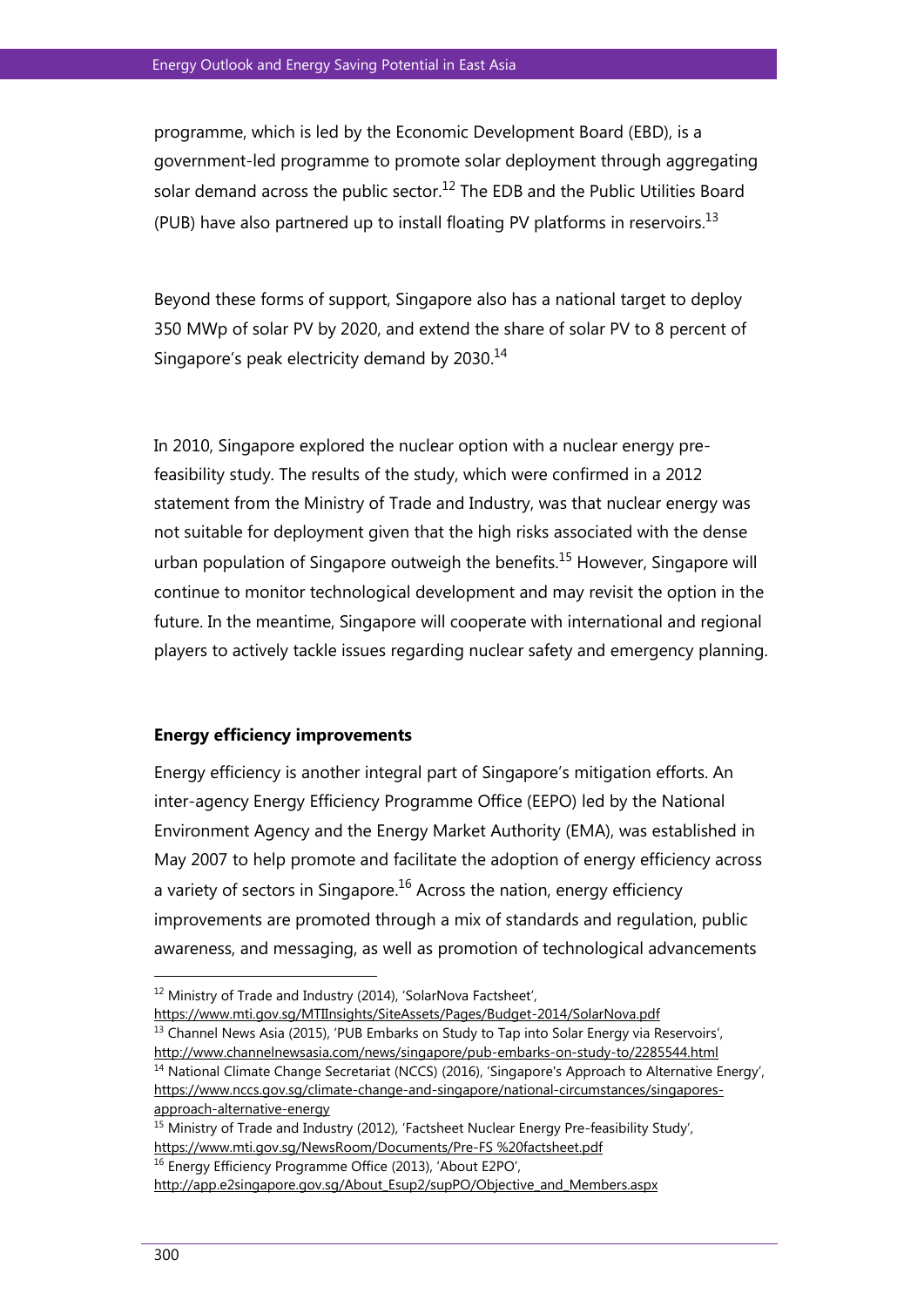#### **Households**

Households account for about one-sixth of the electricity consumed in Singapore<sup>17</sup> and thus is a key sector for energy efficiency policies. The Mandatory Energy Labelling Scheme (MELS) and Minimum Energy Performance Standards (MEPS) are two pillars of residential energy efficiency policies. The MELS, introduced in 2008, imposes compulsory display of energy labels on relevant household appliances. Initially only levied on all registrable air-conditioners and refrigerators, the requirement has progressively expanded through the years to include television sets, clothes dryers, and lighting. The MELS serves to inform consumers and help them identify, and thereby purchase, more energy efficient appliances. The MEPS is a supply-side policy that complements the MELS by prohibiting sale of appliance models that do not meet the minimum specified energy efficiency levels. They help consumers avoid being locked into using inefficient appliances with high operating costs and encourage suppliers to bring more energy-efficient appliances to the market as technology improves. Both the MELS and MEPS are constantly evaluated and revised to ensure policy efficacy and efficiency.

In addition to the MELS and MEPS, various public messaging campaigns that aim to target behavioural change in households were also introduced. These initiatives target both the initial purchasing decision and behaviour at the consumption stage. For example, the Life Cycle Calculator improves consumer awareness at the purchasing stage, while the Home Energy Auditor motivates energy efficiency behavioural change when consuming electricity at home. Recent public messaging campaigns have also begun targeting residential interior design with the Resource Efficiency Guide for New Home Owners.

The relevant ministries are currently studying the feasibility and cost–benefit of utilising smart home technologies, such as the Home Energy Management Systems (HEMS), to reduce residential energy consumption. Residents living in the Yuhua estate in the west of Singapore will be the first as a pilot estate to

<sup>17</sup> National Climate Change Secretariat (NCCS) (2016). 'Households', [https://www.nccs.gov.sg/climate-change-and-singapore/domestic-actions/reducing](https://www.nccs.gov.sg/climate-change-and-singapore/domestic-actions/reducing-emissions/households)[emissions/households](https://www.nccs.gov.sg/climate-change-and-singapore/domestic-actions/reducing-emissions/households)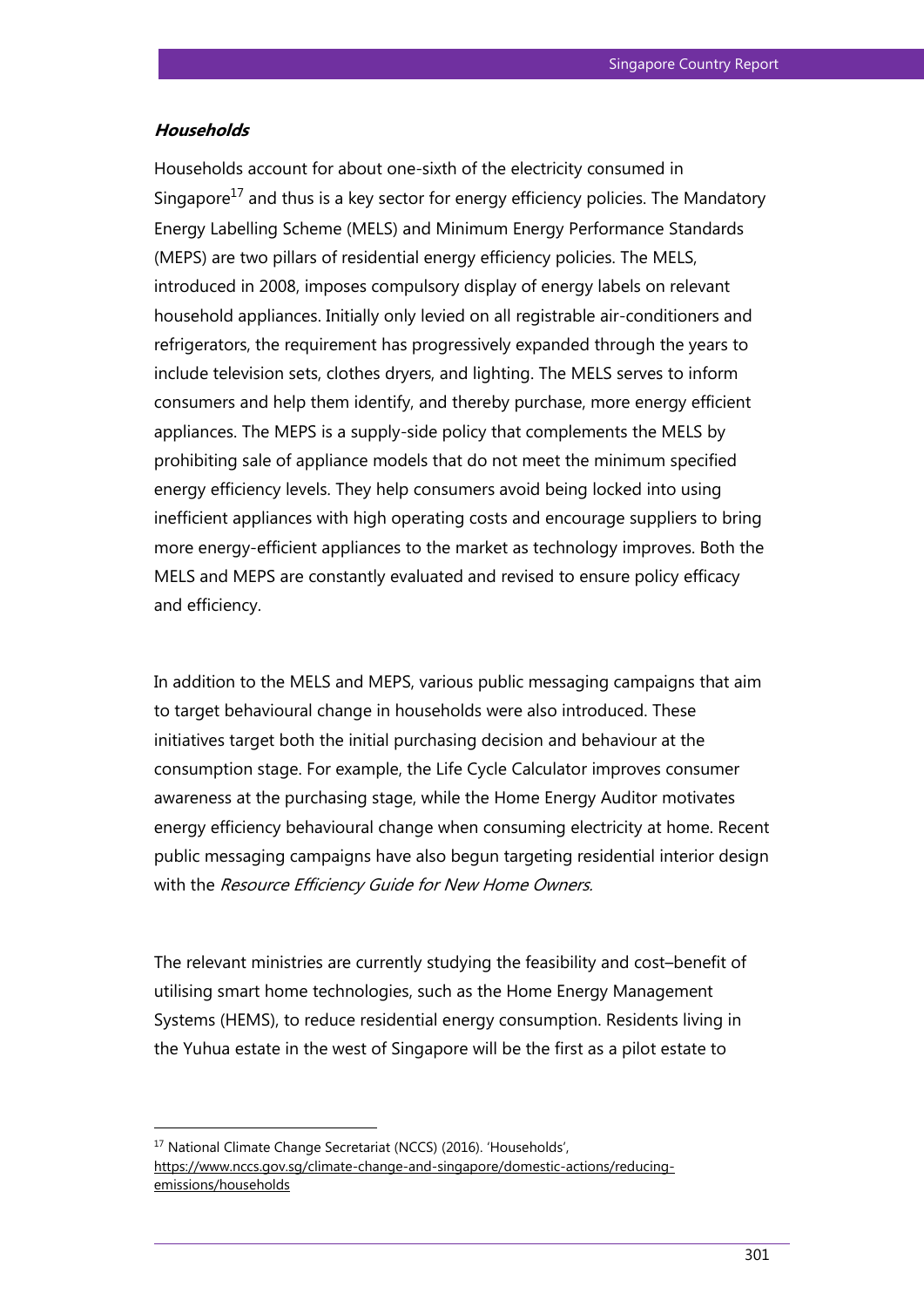experience such technologies, with progressive implementation of 'Smart Living' features until 2018.<sup>18</sup>

## **Transport**

Energy efficiency in the transport sector is governed by three complementary policy objectives: (i) reducing private transport, (ii) promoting public transport ridership, and (iii) promoting non-motorised transport.

A Vehicle Quota System (VQS) regulates the growth of the vehicle population in Singapore. Under the VQS, anyone who wishes to register or buy a new vehicle in Singapore must first obtain a Certificate of Entitlement (COE), which represents a right to vehicle ownership for 10 years.<sup>19</sup> In view of the land constraints on road expansion, the annual vehicle population growth rate was reduced from 3 percent in 1990 to 1.5 percent in 2009, to 1 percent in August 2012, to 0.5 percent in 2013, and has been 0.25 percent since 2015. $^{20}$  The Fuel Economy Labelling Scheme has mandated fuel economy labels to be affixed to vehicles at the point of sale since 2012.<sup>21</sup> This is complemented by the Carbon Emissions-based Vehicle Scheme (CEVS), which was introduced in 2013. The CEVS was due to expire in June 2015, but was extended from July 2015. Rebates and surcharges will also be increased for very low and high carbon emission vehicles, respectively, to further encourage vehicle buyers to shift to low-carbon emission models. All new cars and imported used cars with low carbon emissions of less than or equal to 135g carbon emissions per kilometre  $(CO<sub>2</sub>/km)$  will qualify for vehicle tax rebates of between S\$5,000 and S\$30,000. Cars with high carbon emissions, of more than  $185q \text{ CO}_2/km$ , will incur a corresponding registration surcharge of between S\$5,000 and S\$20,000. Cars with carbon emissions between 136 and  $185g$  CO<sub>2</sub>/km receive neither rebate nor surcharge. To encourage taxi companies

<sup>&</sup>lt;sup>18</sup> Housing & Development Board (2015), 'Yuhua the First Existing HDB Estate to Go Smart', <http://www.hdb.gov.sg/cs/infoweb/press-release/yuhua-the-first-existing-hdb-estate-to-go-smart> <sup>19</sup> Land Transport Authority (2014), 'Overview of Vehicle Quota System',

[http://www.lta.gov.sg/content/ltaweb/en/roads-and-motoring/owning-a-vehicle/vehicle-quota](http://www.lta.gov.sg/content/ltaweb/en/roads-and-motoring/owning-a-vehicle/vehicle-quota-system/overview-of-vehicle-quota-system.html)[system/overview-of-vehicle-quota-system.html](http://www.lta.gov.sg/content/ltaweb/en/roads-and-motoring/owning-a-vehicle/vehicle-quota-system/overview-of-vehicle-quota-system.html)

<sup>&</sup>lt;sup>20</sup> Land Transport Authority (2015), 'Vehicle Quota System',

[http://www.lta.gov.sg/content/ltaweb/en/roads-and-motoring/owning-a-vehicle/vehicle-quota](http://www.lta.gov.sg/content/ltaweb/en/roads-and-motoring/owning-a-vehicle/vehicle-quota-system.html)[system.html](http://www.lta.gov.sg/content/ltaweb/en/roads-and-motoring/owning-a-vehicle/vehicle-quota-system.html)

<sup>&</sup>lt;sup>21</sup> Land Transport Authority (n.d.), 'Fuel Economy Labelling Scheme (FELS)',

[http://www.onemotoring.com.sg/publish/onemotoring/en/lta\\_information\\_guidelines/buy\\_a\\_new\\_v](http://www.onemotoring.com.sg/publish/onemotoring/en/lta_information_guidelines/buy_a_new_vehicle/fuel_economy_.html) [ehicle/fuel\\_economy\\_.html](http://www.onemotoring.com.sg/publish/onemotoring/en/lta_information_guidelines/buy_a_new_vehicle/fuel_economy_.html)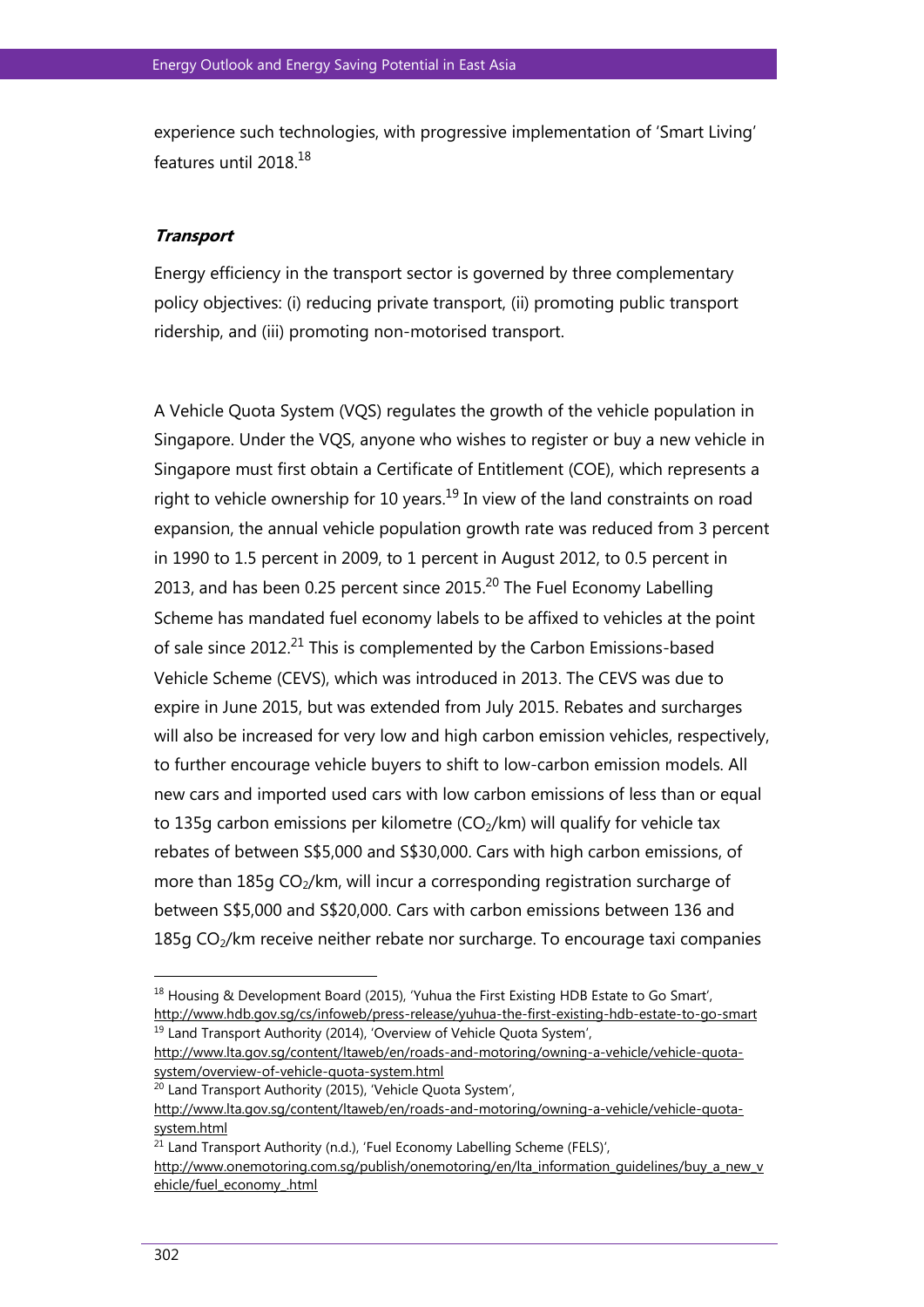to adopt lower emission models for their fleet, the CEVS rebate and registration surcharge for taxis is set 50 percent higher than for cars, between S\$7,500 and S\$30,000.<sup>22</sup> The treatment of electric vehicles under the CEVS will take into account the power consumption of the vehicle for every kilometre driven and factor in the embedded emissions from the grid emissions factor.<sup>23</sup>

Public transport is the most energy efficient mode of travel. Under the Land Transport Masterplan, Singapore targets to achieve a 75 percent public transport modal share during peak hours by 2030, up from 66 percent in 2014. In a nutshell, the promotion of public transport ridership is achieved by ensuring the efficiency and reliability of public transport services. In addition to constantly upgrading and expanding the current fleet of public transport vehicles, actions were also taken to expand the existing metro lines and outreach. Mandatory giveway operations also ensure bus priority on the roads. Moreover, a Park & Ride scheme was initiated to ensure a seamless switch between private and public transport.

The government will create more connections through the construction of two new rail lines and three new extensions. By 2030, the rail network will have doubled from the existing 178 kilometres (km) in 2013 to about 360 km, and eight in 10 homes will be located within a 10-minute walk from a train station. Public buses will connect commuters to even more places, with new bus routes added to the bus network. Singapore is adding about 80 new bus services under the Bus Service Enhancement Programme.

To improve the overall experience of commuters, especially in the first and last mile of their journeys, the government will also be building more than 200 km of sheltered walkways. More integrated transport hubs will also be built to enable commuters to switch between different types of transport easily, with convenient access to retail, dining, and other lifestyle services. Cycling and walking are also

 $^{22}$  Land Transport Authority (2015), 'Revised Carbon Emissions-based Vehicle Scheme (CEVS) from 1 July 2015', Press Release, [http://www.lta.gov.sg/apps/news/page.aspx?c=2&id=8aa03b88-409f-](http://www.lta.gov.sg/apps/news/page.aspx?c=2&id=8aa03b88-409f-4852-b2df-09077e101468)[4852-b2df-09077e101468](http://www.lta.gov.sg/apps/news/page.aspx?c=2&id=8aa03b88-409f-4852-b2df-09077e101468)

<sup>&</sup>lt;sup>23</sup> Straits Times (2016), 'LTA Relooking Case of Tesla Electric Car Slapped with \$15,000 Carbon Surcharge', [http://www.straitstimes.com/singapore/transport/lta-relooking-case-of-tesla-electric](http://www.straitstimes.com/singapore/transport/lta-relooking-case-of-tesla-electric-car-slapped-with-15000-carbon-surcharge)[car-slapped-with-15000-carbon-surcharge.](http://www.straitstimes.com/singapore/transport/lta-relooking-case-of-tesla-electric-car-slapped-with-15000-carbon-surcharge)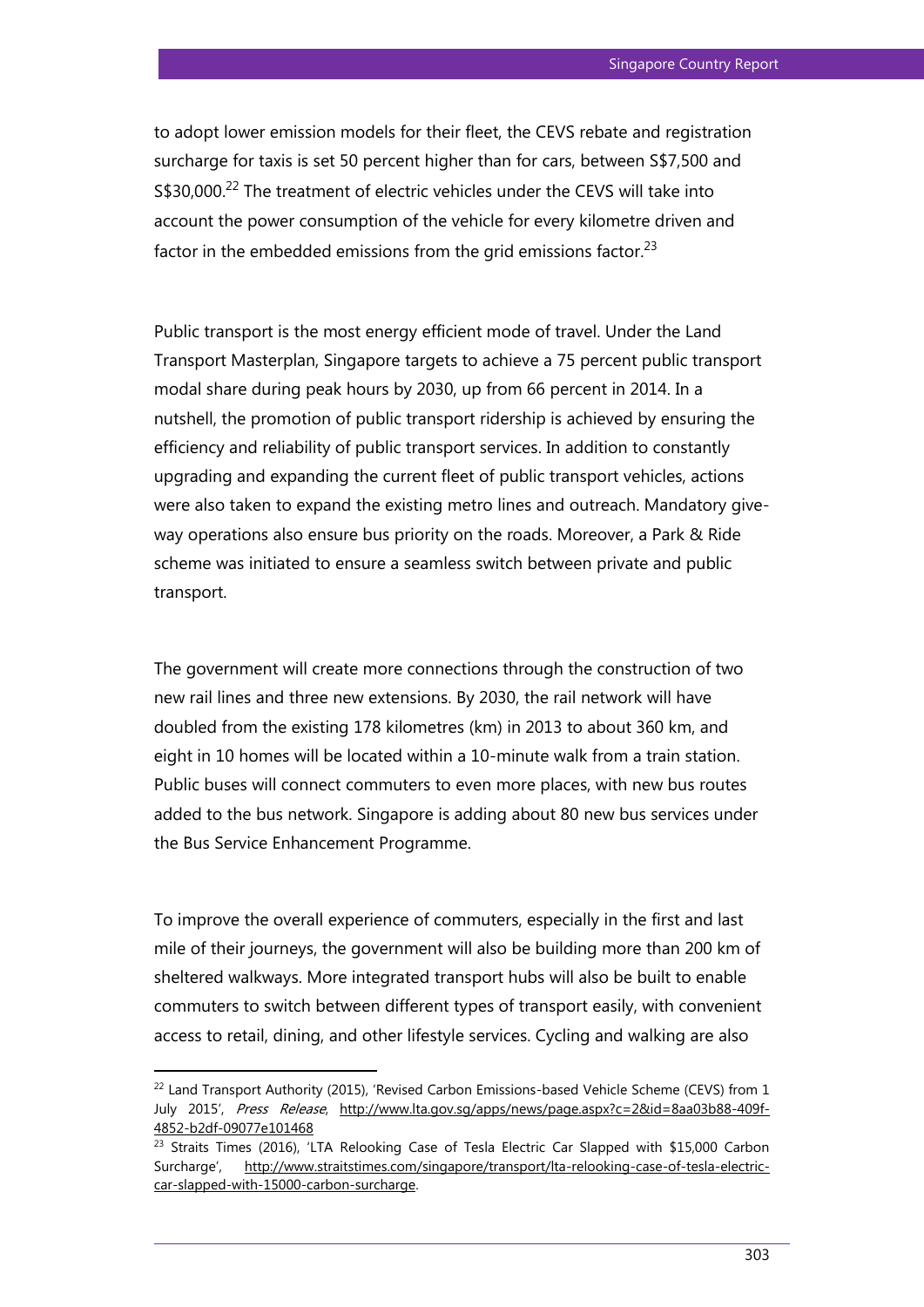encouraged through public messaging campaigns. Specifically, the Intra-town Cycling programme launched by the Land Transport Authority promotes cycling through the designation of specialised road cycling paths. The island-wide cycling path network will eventually be well over 700 km in length. Moreover, an electric vehicle pilot car-sharing programme is currently in progress, which will see the introduction of  $1,000$  EVs and charging infrastructure to promote their use.<sup>24</sup>

#### **Buildings**

At the design stage, energy efficiency in building is governed by the Building and Construction Authority (BCA) of Singapore's Green Mark Scheme. Launched in January 2005 to promote environment sustainability in the construction and real estate sectors, the Green Mark Scheme targets environmentally friendly design in buildings, with a focus on energy efficiency, water efficiency, environmental protection, indoor environmental quality, and other green features focusing on landlords' contributions to 'going green.'25 Since April 2008, all new buildings and existing buildings undergoing major retrofitting works with a gross floor area above 2,000 square meters must meet Green Mark Certified standards. The BCA Green Mark Scheme promotes the adoption of green building technologies and reduces the use of electricity in the commercial sector via efficiency improvements and conservation. Buildings exceeding the minimum requirements are also awarded higher accreditations, such as the Platinum Green Mark, which serves to promote exceptional performance. Technical and financial support mechanisms are also provided to motivate continued energy efficiency upgrades. The Building Energy Efficiency Roadmap, published jointly by the National Climate Change Secretariat and the National Research Foundation in 2014, evaluates existing energy efficiency technologies for building providing technical expertise in the area. A variety of financial support mechanisms, such as Green Mark Incentive Scheme for Existing Buildings and Premises and the Building Retrofit Energy Efficiency Financing scheme are available to provide co-financing for retrofitting and energy efficiency upgrades. The target is for at least 80

 $\overline{a}$ 

 $24$  Land Transport Authority (2014), 'Joint News Release by the Land transport Authority & EDB on EV Phase 2 – Share an Electric Car', [http://www.lta.gov.sg/apps/news/page.aspx?c=2&id=b1f98bcd](http://www.lta.gov.sg/apps/news/page.aspx?c=2&id=b1f98bcd-e4fc-4902-9f9d-08bc2309c3df)[e4fc-4902-9f9d-08bc2309c3df](http://www.lta.gov.sg/apps/news/page.aspx?c=2&id=b1f98bcd-e4fc-4902-9f9d-08bc2309c3df)

<sup>&</sup>lt;sup>25</sup> E2 Singapore (2016), 'Buildings', <http://www.e2singapore.gov.sg/Buildings.aspx>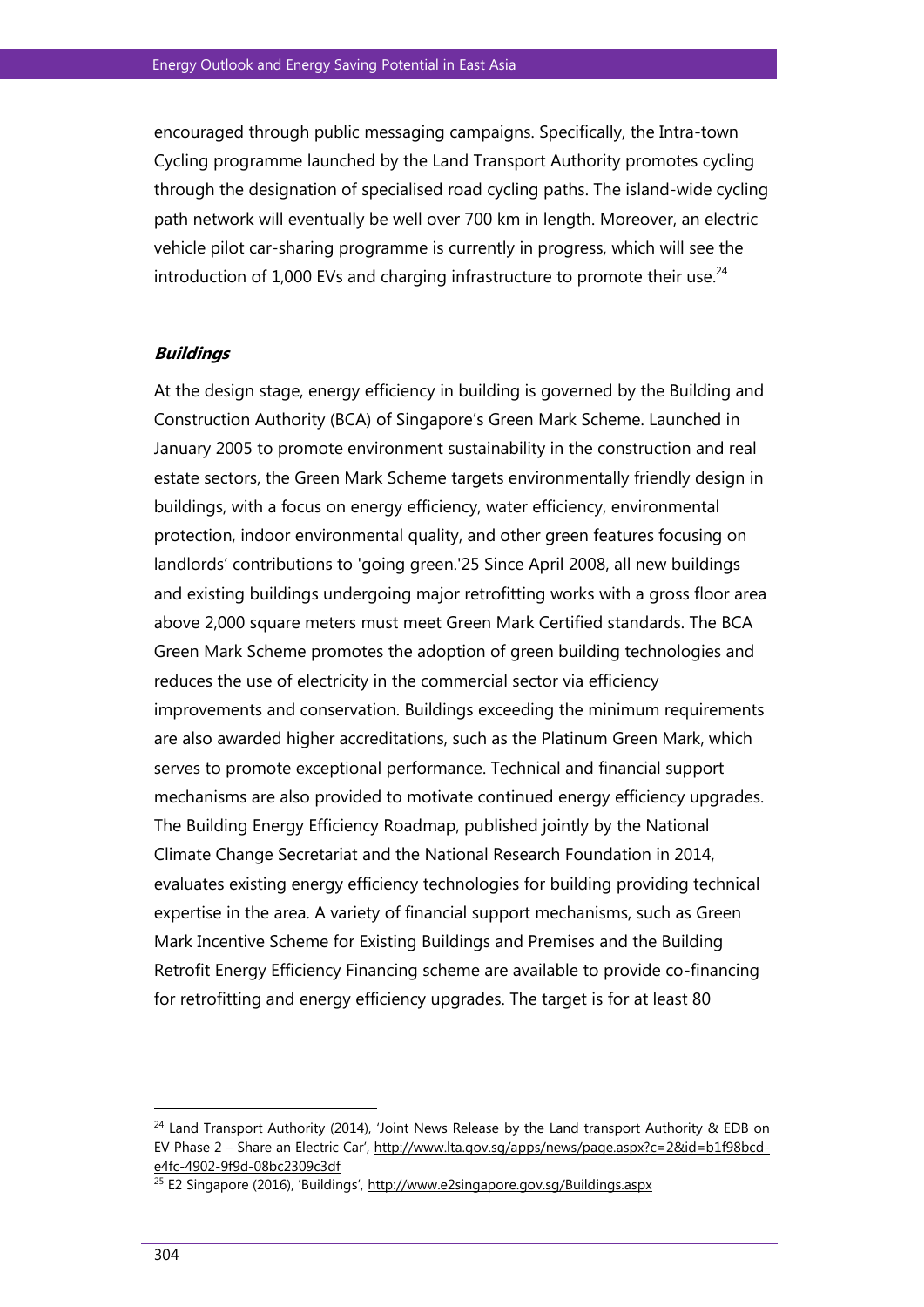percent of the buildings in Singapore to achieve BCA Green Mark Certified rating by 2030.26

Since a 2012 survey by Development Authority of Singapore (IDA) revealed that the 10 largest data centre operators in Singapore consumed as much energy as 130,000 households, data centres became a key sector for policymakers. Data centres have been included in the BCA Green Mark Scheme since 2012. A similar technology roadmap has been prepared for data centres, which highlights strong growth prospects for improving energy efficiency in the sector, which was in line with estimates from the 2012 survey that posits that there is an energy efficiency potential of 20 percent. IDA also launched a new Green Data Centre Innovation Programme aimed at promoting innovative technological approaches to improving data centre energy efficiency.

Since 2006, the Public Sector Taking the Lead in Environmental Sustainability (PSTLES) initiative has placed the public sector at the forefront of building energy efficiency. Under the PSTLES, all existing public sector buildings have to meet a minimum Gold Mark rating, as determined by the type of building. Moreover, a Guaranteed Energy Savings Performance (GESP) Contracts initiative was introduced to ensure reaping the expected energy savings. Under the GESP Contract structure, the public sector agency is expected to engage an accredited energy services company who is to carry out an energy audit, implement the relevant energy efficiency measures, and guarantee annual energy savings over a 3 to 5 year contract period.<sup>27</sup> The efficacy of this initiative could be proved by average electricity savings of 15 percent across 14 projects by March 2015 $^{28}$ , contributing to annual monetary savings of S\$6 million.

 $26$  Building Construction Authority (2013), 'R&D Framework', Build Green Magazine, Issue 02/13, <https://www.bca.gov.sg/greenmark/others/BGreen2013.pdf>

 $27$  E2 Singapore (n.d.), 'Guaranteed Energy Savings Performance (GESP) Contracting Model in the Public Sector', [http://www.e2singapore.gov.sg/DATA/0/docs/GESP%20Contract/e2singapore%20-](http://www.e2singapore.gov.sg/DATA/0/docs/GESP%20Contract/e2singapore%20-GESP%20contract%20overview%20(revised).pdf) [GESP%20contract%20overview%20\(revised\).pdf](http://www.e2singapore.gov.sg/DATA/0/docs/GESP%20Contract/e2singapore%20-GESP%20contract%20overview%20(revised).pdf)

<sup>&</sup>lt;sup>28</sup> E2 Singapore (2015), 'Public Sector Taking the Lead in Environmental Sustainability (PSTLES)', [http://www.e2singapore.gov.sg/Buildings/BCA\\_Green\\_Mark\\_Scheme/Public\\_Sector\\_Taking\\_the\\_Lead](http://www.e2singapore.gov.sg/Buildings/BCA_Green_Mark_Scheme/Public_Sector_Taking_the_Lead_in_Environmental_Sustainability.aspx) in Environmental Sustainability.aspx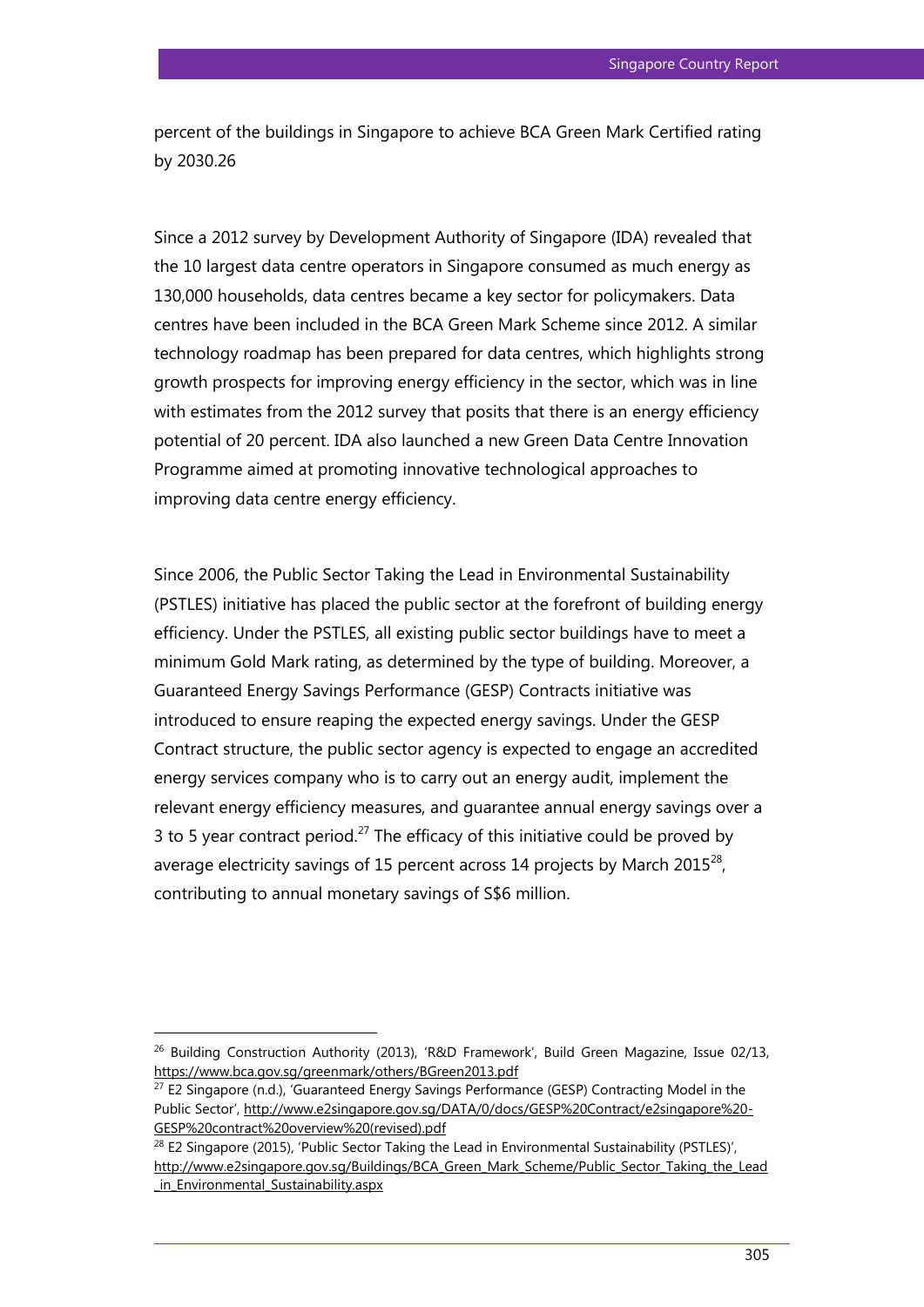#### **Industry**

The industry-focused Energy Efficiency National Partnership is a voluntary programme that started in 2010 and helps companies put in place energy management systems and implement projects to improve energy efficiency. Mandatory energy management requirements for energy-intensive companies in the industry sector were later introduced in April 2013 under the Energy Conservation Act. Energy-intensive companies consuming more than 15 GWh (electricity) or 54 TJ (fuel or steam) per year are required to appoint an energy manager, monitor and report energy use and greenhouse gas emissions, and submit energy efficiency improvement plans.<sup>29</sup> Besides legislation enforcing mandatory energy management practices, policies were also introduced to incentivise energy efficiency investments. The energy services company Accreditation Scheme supports the Energy Conservation Act by ensuring professionalism in energy related services. To date, there are a total of 29 Qualified Energy Services Specialists from 19 Accredited ECSOs.

Incentives and grants, such as the Design for Efficiency Scheme, Energy Efficiency Improvement Assistance Scheme, and the Grant for Energy Efficiency Technologies (GREET), were also put in place as co-financing schemes to reduce the initial costs of energy efficiency upgrades. The One-Year Accelerated Depreciation Allowance for Energy Efficient Equipment and Technology is another example of a tax incentive to encourage energy efficiency upgrades in industries.<sup>30</sup> Knowledge sharing is also promoted through industry-focused seminars and provision of energy management training and resources.

<sup>&</sup>lt;sup>29</sup> National Environment Agency, (2014), ' Energy Efficiency National Partnership',

[http://app.e2singapore.gov.sg/Programmes/Energy\\_Efficiency\\_National\\_Partnership.aspx](http://app.e2singapore.gov.sg/Programmes/Energy_Efficiency_National_Partnership.aspx)

<sup>&</sup>lt;sup>30</sup>E2 Singapore (2015), One-Year Accelerated Depreciation Allowance for Energy Efficient Equipment and Technology (ADAS),

[http://www.e2singapore.gov.sg/Industry/Designing\\_a\\_New\\_Facility/OneYear\\_Accelerated\\_Depreciati](http://www.e2singapore.gov.sg/Industry/Designing_a_New_Facility/OneYear_Accelerated_Depreciation_Allowance_for_Energy_Efficient_Equipment_and_Technology.aspx) on Allowance for Energy Efficient Equipment and Technology.aspx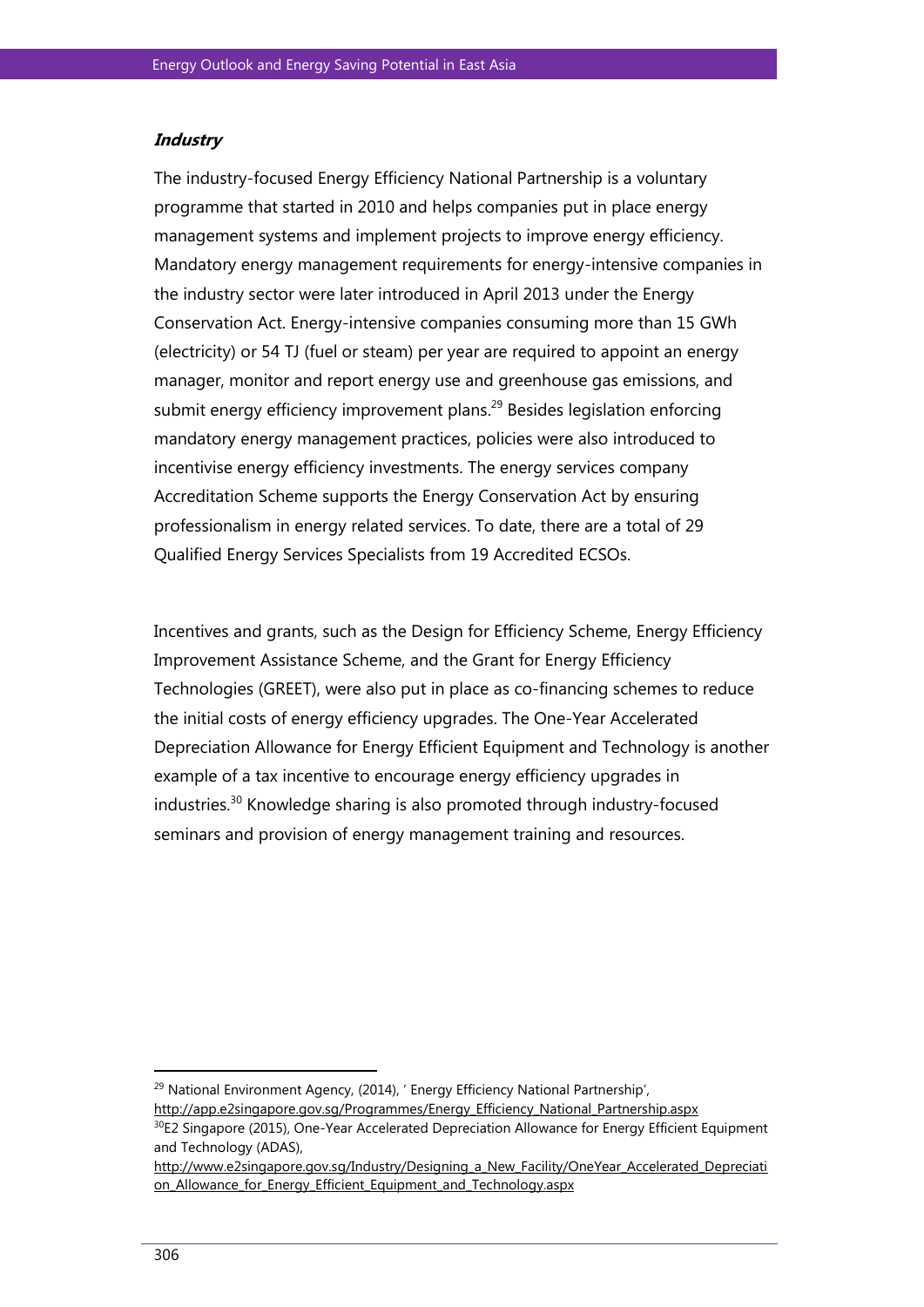# **3. Modelling Assumptions**

## **3.1. Power Generation Sector**

In the Business-as-Usual scenario (BAU), the generation efficiency of combinedcycle gas turbine plants is assumed to improve from 49.6 percent in 2013 to 52 percent in 2040, registering an increase of 4.84 percent due to progression towards a competitive electricity market. For single-cycle thermal (ST) plants, efficiency is expected to improve marginally, from 40.14 percent to 42 percent in 2040. With respect to the use of solar generation capacity, it is assumed to grow from less than 0.1 percent to around 5 percent of aggregate demand for electricity in 2040, as part of public efforts towards promoting renewable energies.

With respect to Alternative Policy Scenario (APS)2, which takes into account greater potential for efficiency in the power generation sector, combined-cycle gas turbine plants will achieve 60 percent efficiency by 2040, while ST plants could reach 45 percent. APS3 allows for the share of solar to reach 8 percent of Singapore's total electricity needs in 2040.

#### **3.2. Transport Sector**

The demand for petrol, natural gas, and diesel for Singapore's road vehicles are assumed to be dependent primarily on vehicle growth. Consistent with vehicle quota targets set by the Land Transportation Authority, vehicle growth will remain at 0.5 percent from 2012 to 2014, and 0.25 percent from 2015 onwards under the BAU. Electricity demand for the Mass Rapid Transit (MRT) system is mainly driven by the expected expansion of railway length, which will increase from 153.2 km to 328.3 km by 2030, an annual average growth rate (AAGR) of 1.02 percent per year.

For APS1, it is assumed that vehicle growth drops further, to 0.2 percent in 2017 and beyond. No carbon mitigation efforts are imposed for electricity use in the MRT system, hence APS1 remains similar to BAU here.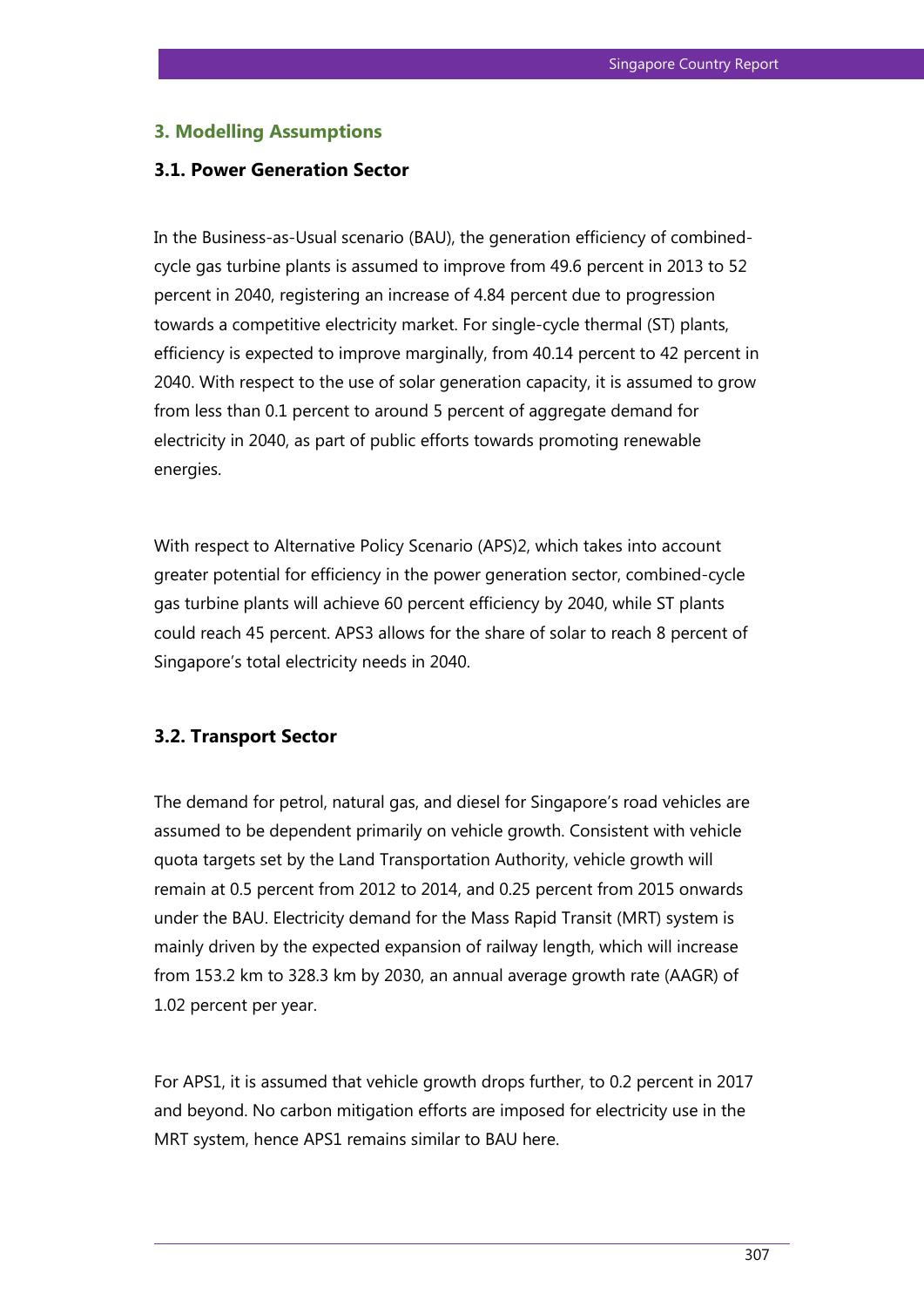# **3.3. Residential Sector**

In the BAU, the MEPS, MELS, and continued community outreach efforts to promote energy conservation among households is expected to slow electricity demand growth to an AAGR of 1.5 percent from 2013 to 2040. Electricity demand growth can be further reduced to an AAGR of 1.4 percent in APS1. Demand for natural gas and oil products remain similar to BAU.

# **3.4. Commercial Sector**

In the BAU, electricity demand is assumed to increase at an AAGR of 1.5 percent from 2013 to 2040, which will eventually end up 17 percent below baseline econometric forecasts in 2040. APS1 will lead to a further reduction in AAGR for electricity demand, to 1.36 percent. No reduction is expected from natural gas and oil consumption.

# **3.5. Industry/Petrochemicals Sector**

For industry, The BAU assumes that natural gas, electricity, diesel, kerosene, residual fuel oil, as well as refinery gas demand will grow to reach 5 percent below econometric estimates. This relates to an AAGR of 3.6 percent across all fuels from 2013 to 2040. Demand growth will slow further to 3.4 percent in APS1, which is also 10 percent below econometric estimates in 2040. The BAU and APS1 remain similar for the other fuels in the industry sector.

Production of ethylene is assumed to grow linearly to reach 6 million tons per year by 2020, which translates to 22.2 Mtoe of naphtha produced<sup>31</sup> in the BAU, in line with policy targets. Naphtha is used as an intermediary fuel to produce petrochemicals mainly stockpiled for exports from Singapore to other countries. Hence, statistics for energy and carbon reduction potential, as well as energy intensity, are also reported for the BAU and APS5 with the exclusion of naphtha demand so as not to skew the result of energy intensity and emissions.

 $\overline{a}$ 

<sup>&</sup>lt;sup>31</sup> Economic Development Board (EDB), (2012).

http://www.sedb.com/content/edb/sq/en\_uk/index/news/articles/exxonmobil\_s\_second.print.html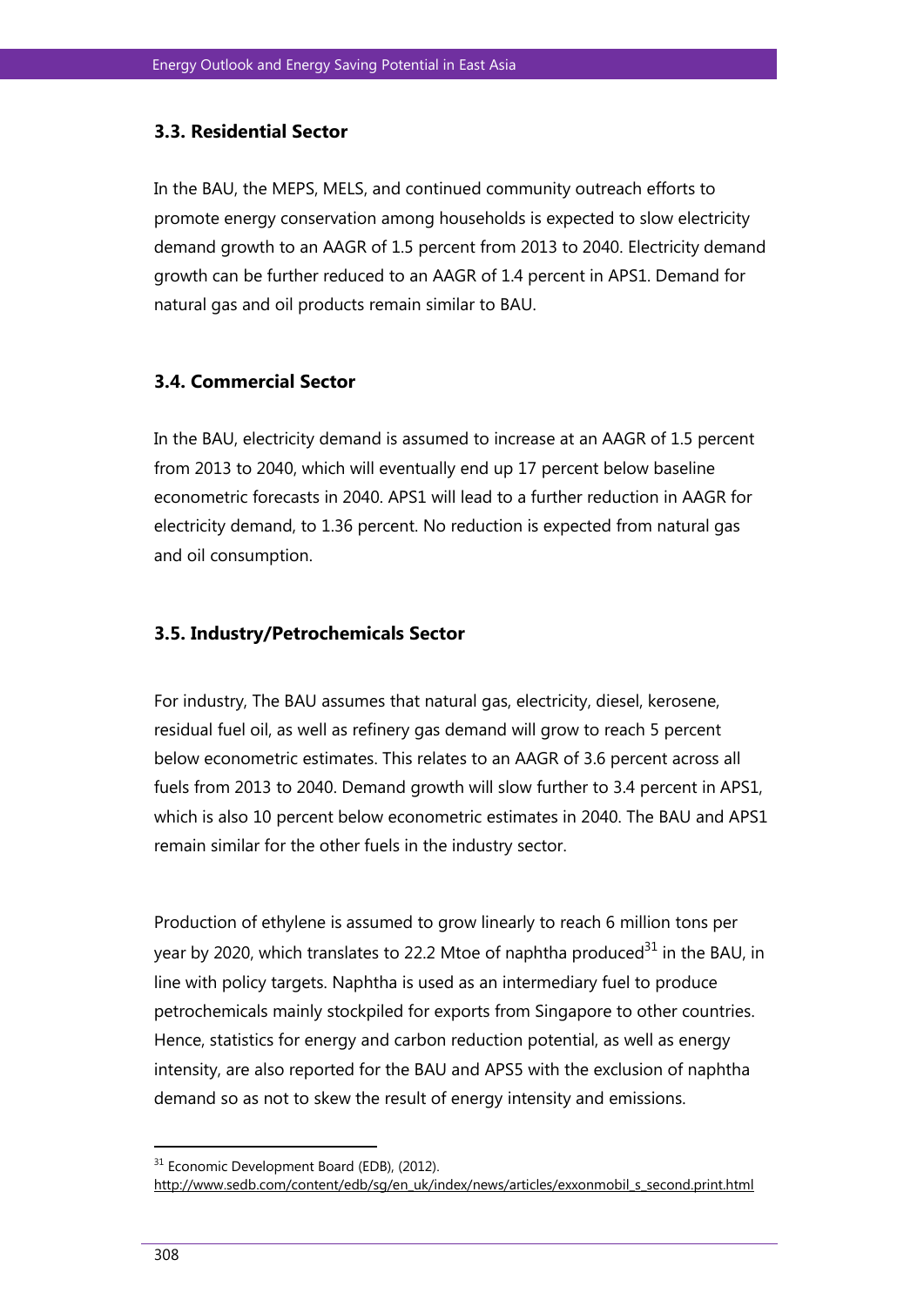## **4. Outlook Results**

### **4.1. Business-as-Usual Scenario (BAU)**

#### **4.1.1. Final energy consumption**

Singapore's final energy consumption grew at an annual average rate of 6.3 percent from 5.01 Mtoe in 1990 to 20.24 Mtoe in 2013. During the same period, oil was the dominant energy source, with 3.8 Mtoe and 14.9 Mtoe consumed in 1990 and 2013, respectively. Approximately 45.0 percent of the country's final energy was consumed for non-energy uses in 2013, particularly as feedstock for petrochemical production. In 1990, 27.1 percent of the final energy consumption was used in the transport sector, although its share of total final energy consumption declined by more than 45 percent, reaching around 14.6 percent only in 2013.



**Figure 15-1. Final Energy Consumption by Sector, BAU**

BAU = Business-as-Usual scenario; Mtoe = million tons of oil equivalent. Source: Author's calculation.

Under the BAU, final energy consumption is projected to grow by 3.1 percent a year between 2013 and 2040. The fastest growth is expected to occur in both the petrochemical and industry sector, increasing by 3.6 percent a year (Figure 15-1 above). The transport sector is projected to grow by 1.0 percent per year while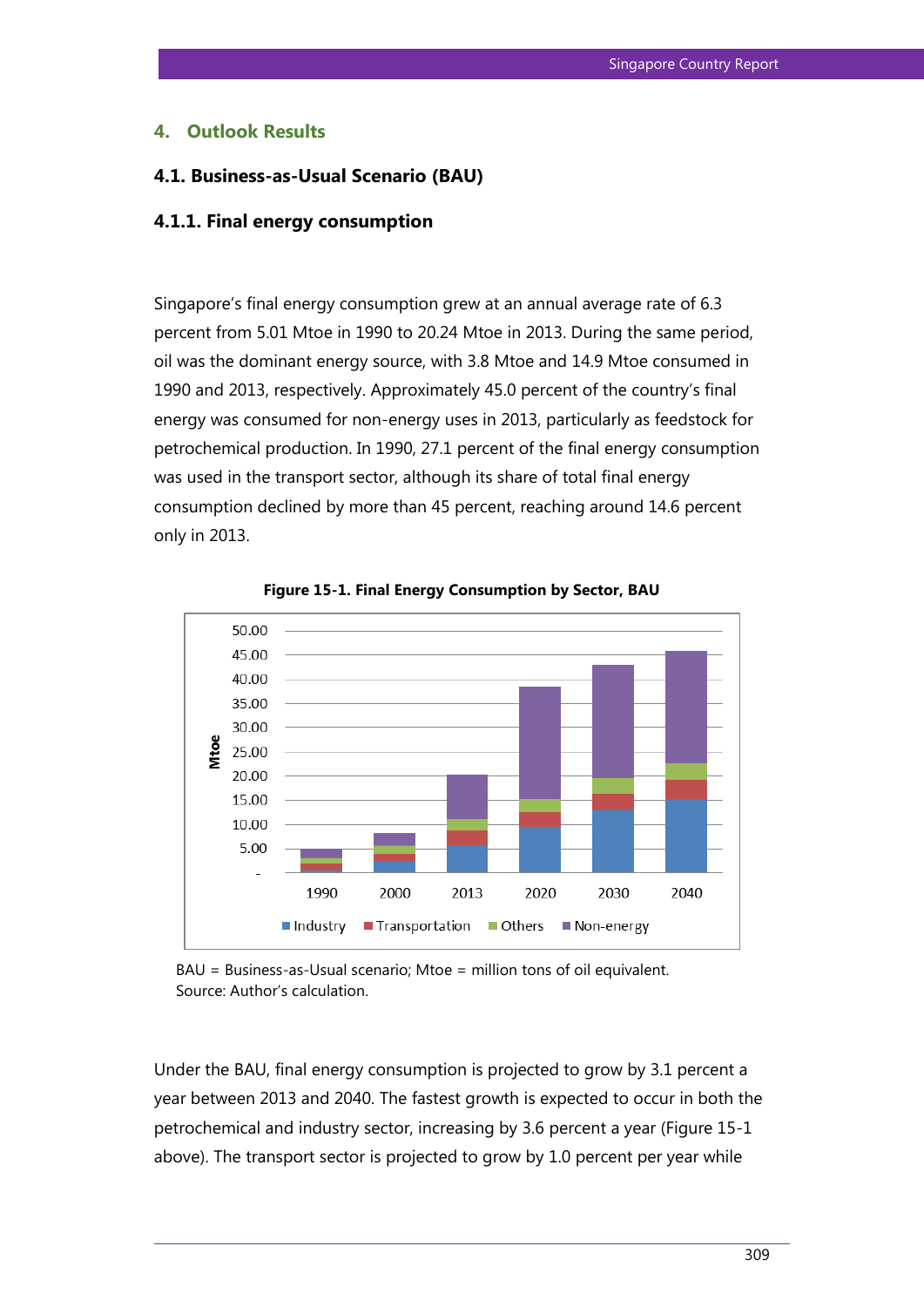the 'others' (residential and commercial) sector is projected to grow by 1.4 percent per year. The exclusion of naphtha demand for Singapore will reduce the AAGR for final energy consumption to only 2.5 percent.

Under the BAU, non-energy consumption will still comprise the highest share in the total final energy consumption followed by the industrial sector. By the end of 2020, non-energy use will exceed 60.0 percent of Singapore's final energy consumption, before declining slightly to 50.7 percent in 2040, assuming that there is no further expansion in petrochemical facilities in Singapore. Excluding naphtha leads to negligible demand in petrochemicals, where they only take up 4.3 percent of the total share of energy use. The industrial sector's share will increase marginally, from a 28.9 percent share in 2013 to around 33.3 percent in 2040.

The transport sector's share in final energy consumption from 2013 to 2040 is expected to decrease to 8.5 percent from its 27.1 percent share in 1990. This decrease stems from the country's national policies advocating more efficient automobile technology and the promotion of public transport as the main means of transportation. In addition, the Certificate of Entitlement quotas are also expected to remain effective in curbing vehicle growth.

By fuel type, natural gas saw the fastest growth from 1990 to 2013, increasing at an average rate of 14.1 percent per year. The growth of natural gas was due to the increasing demand in its use, mainly in the rapidly expanding industry sector. Demand for electricity grew at an average annual rate of 5.6 percent from 1990 to 2013.

Under the BAU, demand for natural gas is expected to continue expanding, but at a slower average growth rate of 4.0 percent per year until 2040, and electricity demand will grow at an average rate of only 2.0 percent per year.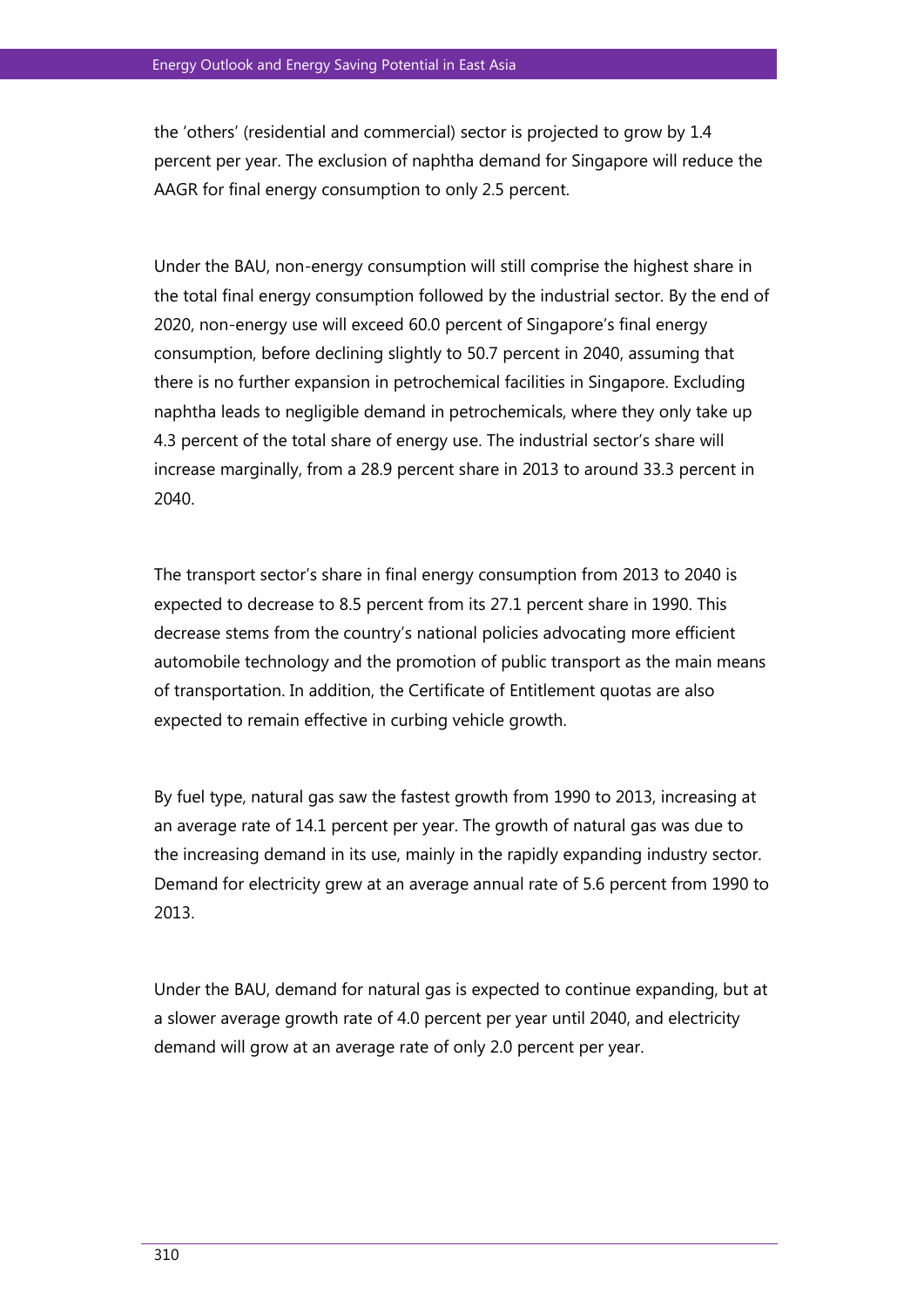

**Figure 15-2. Final Energy Consumption by Fuel, BAU**

BAU = Business-as-Usual scenario; Mtoe = million tons of oil equivalent. Source: Author's calculation.

Oil is still expected to play a major role in the country's final energy consumption. From 1990 to 2013, the share of oil fell from 76.1 percent to around 73.5 percent. Under the BAU, oil's share in final energy consumption is projected to rise to 81.4 percent in 2020, before falling to 76.9 percent in 2040. This decline is mainly due to high growth in natural gas usage, which will increase from its share of 6.4 percent in 2013 to 8.1 percent in 2040. The share of electricity in final energy consumption will decrease to around 12.5 percent in 2020 and rise to 14.8 percent in 2040. Figure 15-2 shows the final energy consumption by fuel.

If naphtha is not included, the share of oil will reach 13 Mtoe in 2040, only 55.2 percent of total final energy consumption.

# **4.1.2. Primary energy supply**

Primary energy supply grew by 4.1 percent per year, from 11.53 Mtoe in 1990 to 28.73 Mtoe in 2013. Singapore's dominant source of energy in 1990 was oil, consumption of which increased by 2.3 percent per year from 11.44 Mtoe in 1990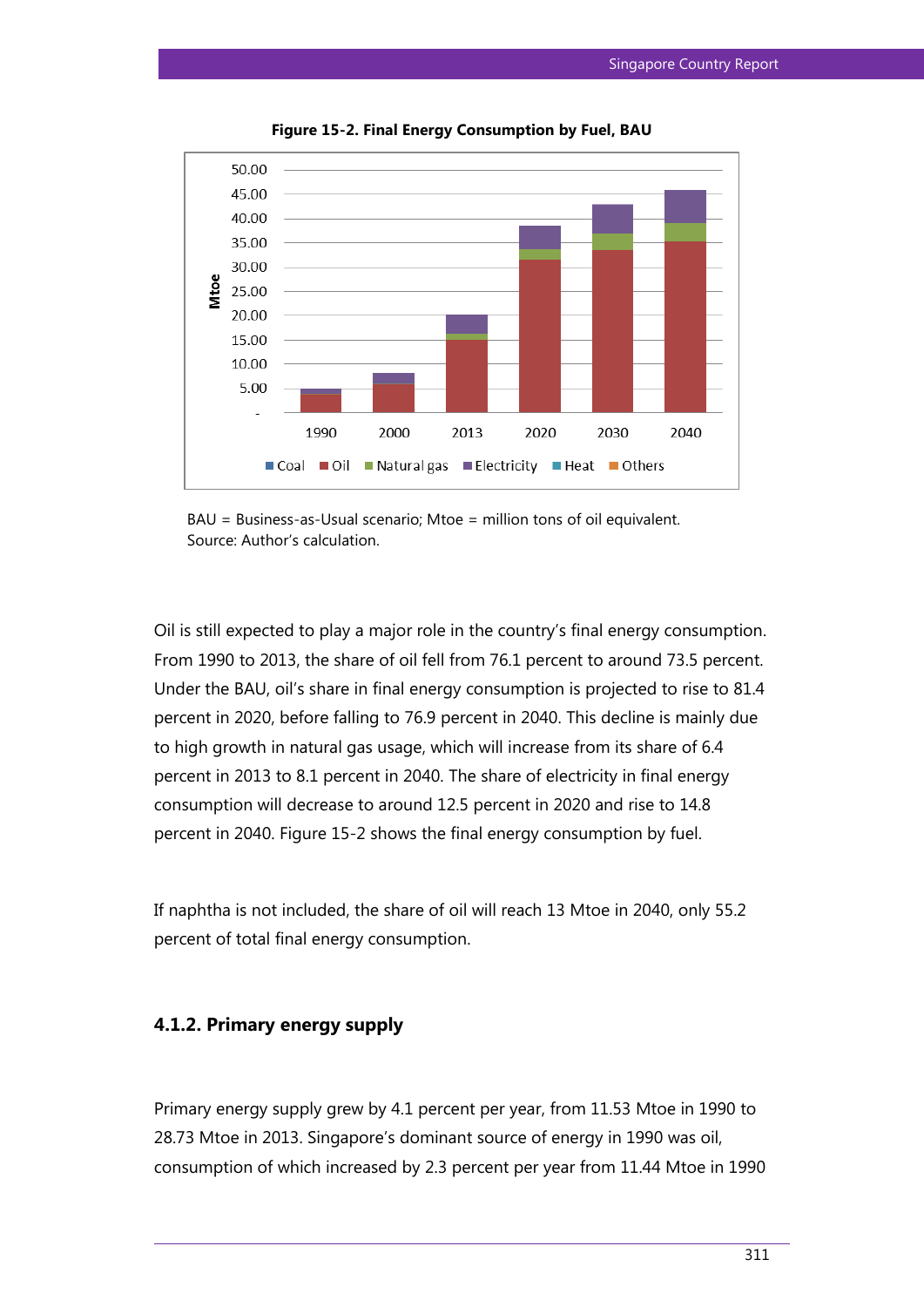to 19.22 Mtoe in 2013. Following the construction of pipelines for gas-fired power plants, the first of which sourced gas from Malaysia in 1991, and two more recent pipelines from Indonesia, the share of natural gas increased. Natural gas consumption increased rapidly from 0.4 Mtoe in 1992 to 8.9 Mtoe in 2013.

Primary energy supply in the BAU is projected to grow by 2.5 percent per year between 2013 and 2040 (Figure 15-3). Among the energy sources, solar energy is expected to grow the fastest at 22.8 percent a year, followed by oil at 2.7 percent per year. Natural gas demand is expected to grow in line with the expansion of gas-fired power plants.

Singapore's net generation capacity has already increased by more than 2,000 MW or about 20.0 percent of current installed capacity with more efficient combined cycle gas turbines.<sup>32</sup>

Nevertheless, oil is expected to remain the primary energy source, accounting for 69.2 percent of primary energy supply in 2040, followed by natural gas at 28.5 percent.

The exclusion of naphtha from the energy balance will still see oil as the primary energy source at 48.8 percent. In this case, oil demand will grow with an AAGR of 1.6 percent, and total primary energy grows by only 2.0 percent.

 $\overline{a}$ 

<sup>&</sup>lt;sup>32</sup> Ministry of Trade and Industry (2013). 'Speech by Mr S. Iswaran' at the *Committee of Supply* Debate under Head V, 11 March. [https://www.mti.gov.sg/NewsRoom/Pages/Mr-S-Iswaran,-](https://www.mti.gov.sg/NewsRoom/Pages/Mr-S-Iswaran,-Second-Minister-For-Trade-and-Industry,-During-The-Committee-Of-Supply-Debate-Under-Head.aspx) [Second-Minister-For-Trade-and-Industry,-During-The-Committee-Of-Supply-Debate-Under-](https://www.mti.gov.sg/NewsRoom/Pages/Mr-S-Iswaran,-Second-Minister-For-Trade-and-Industry,-During-The-Committee-Of-Supply-Debate-Under-Head.aspx)[Head.aspx](https://www.mti.gov.sg/NewsRoom/Pages/Mr-S-Iswaran,-Second-Minister-For-Trade-and-Industry,-During-The-Committee-Of-Supply-Debate-Under-Head.aspx)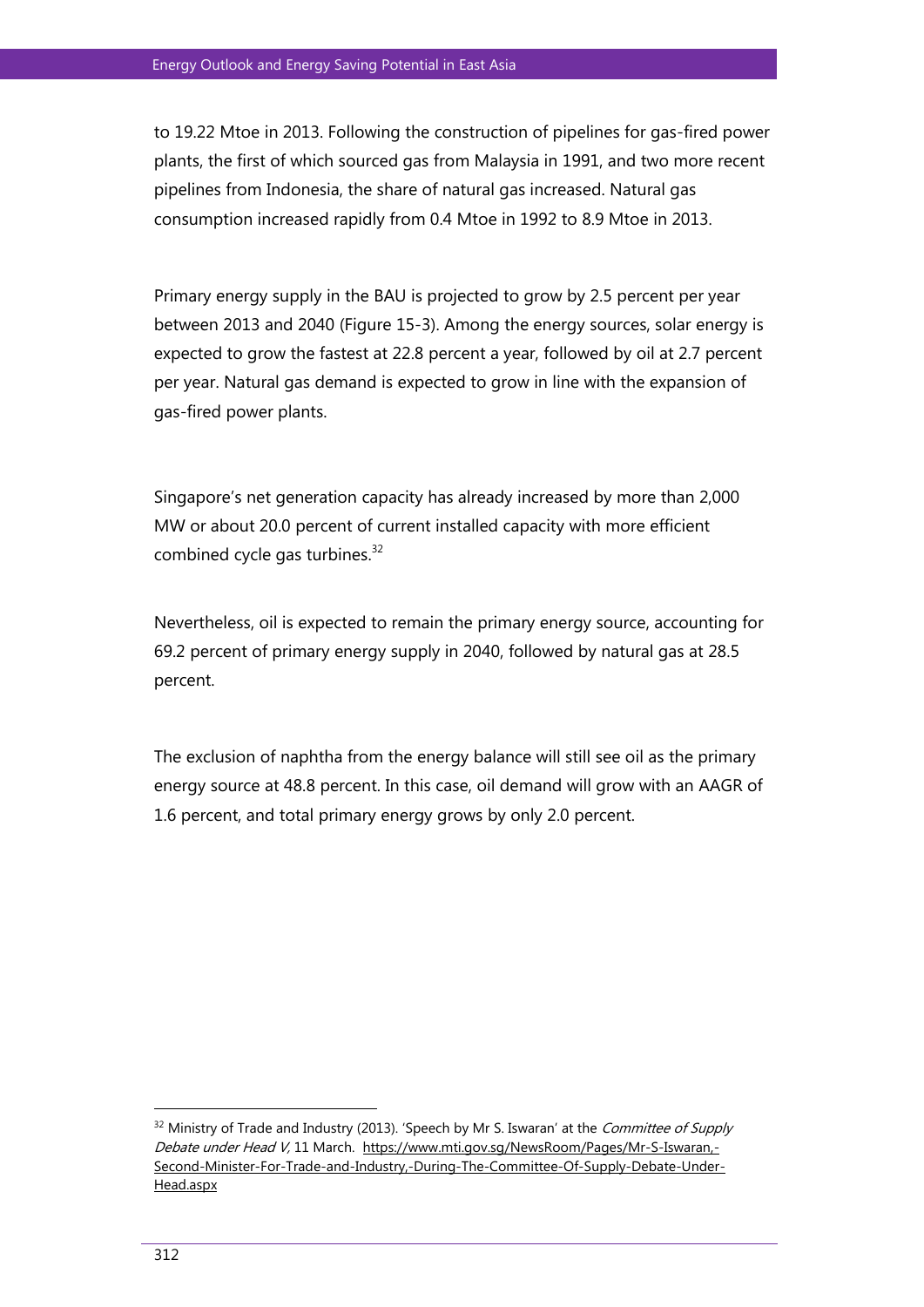

**Figure 15-3. Total Primary Energy Supply, BAU**

## **4.1.3. Power generation**

Electricity generation grew by 5.0 percent per year from 15.7 TWh to 48.0 TWh from 1990 to 2013. The electricity generation mix has changed significantly over the past decade. Natural gas, which accounted for 28.0 percent of electricity generation in Singapore in 2001, grew rapidly to supply 91.5 percent of Singapore's electricity in 2013. Fuel oil use for thermal power generation was around 2.33 TWh in 2013. Biomass and solar took up a small proportion of the mix, totalling to around 2.9 percent in 2013. Coal started to be utilised in 2013 as a substitute for the supply of hydrogen and carbon monoxide as feedstock for the energy and petrochemical sector. It is projected to grow only marginally, at 2.0 percent per year.

In the BAU, power generation is projected to increase at a slower rate of 2.0 percent per year, reaching 82.48 TWh in 2040. By type of fuel, generation from 'Others', which comprises of biomass and solar power, will see the fastest growth at an average rate of almost 5.9 percent per year. Others power generation is expected to increase its share from a minimal share of 2.9 percent in 2013 to 7.8 percent in 2040.

BAU = Business-as-Usual scenario; Mtoe = million tons of oil equivalent. Source: Author's calculation.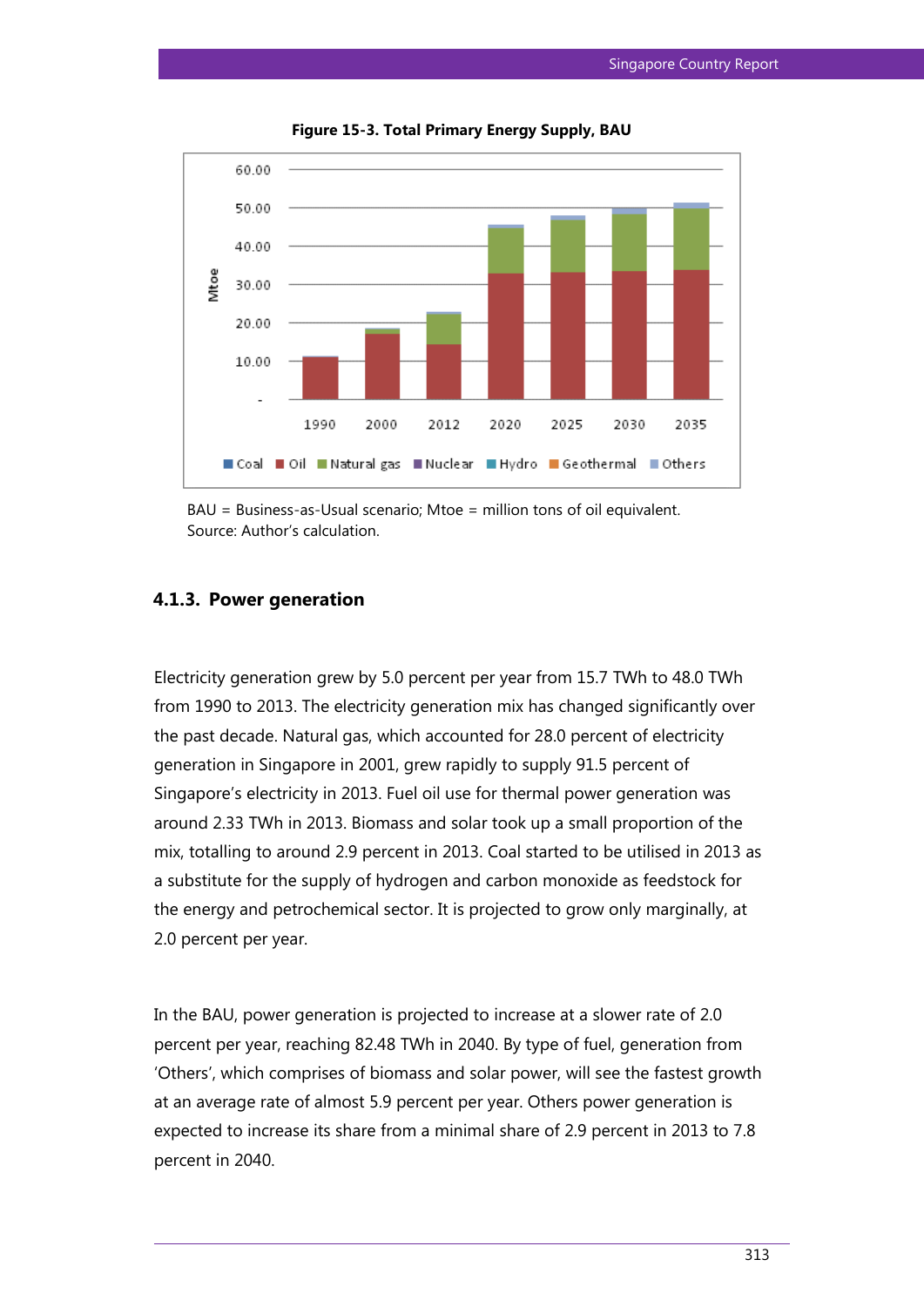From the end of 2013 and in the years thereafter, at least 90.0 percent of the country's power generation mix is estimated to come from natural gas under the BAU. Its share of the generation mix gradually declines from 94.8 percent in 2015 to 91.0 percent in 2040 as more solar power is utilised. The share of oil will decline to 0.4 percent over the same period.

The average thermal efficiency of Singapore's fossil-fuelled power plants was around 30.3 percent in 1990 and improved to 48.6 percent in 2013 as more natural gas-fired power plants came into operation. In the BAU, thermal efficiency of fossil plants is expected to improve further, to around 51.5 percent in 2040. By fuel, natural gas plants' thermal efficiency will be 52.0 percent in 2040, and oil will be at 41.5 percent.



**Figure 15-4. Electricity Generation, BAU**

 $BAU = Business-Usual scenario: TWh = terawatt-hour.$ Source: Author's calculation.

# **4.1.4. Energy indicators**

Primary energy intensity, which is computed as the ratio of primary energy supply over GDP, is expected to increase. Energy intensity continues to increase as Singapore's population will experience slower growth in the future. Energy and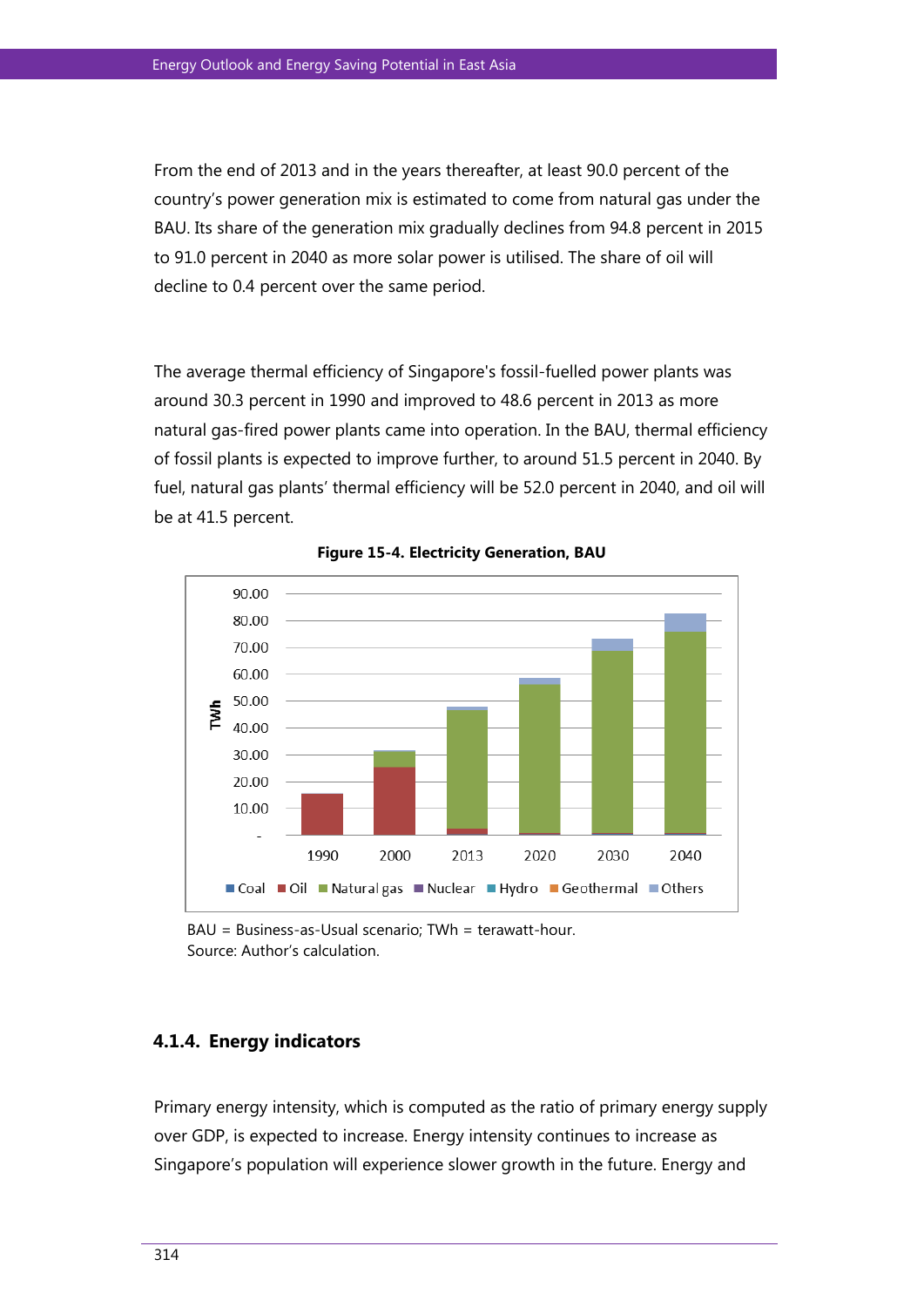$CO<sub>2</sub>$  per capita increases as population growth is expected to remain lower than fossil fuel demand growth.

The exclusion of naphtha leads to a slower growth for energy per capita and  $CO<sub>2</sub>$ per capita. Energy intensity and  $CO<sub>2</sub>$  intensity both decrease as well, compared with forecasts containing naphtha.



**Figure 15-5a. Energy Indicators, BAU**

 $BAU = Business-Usual scenario; CO<sub>2</sub> = carbon dioxide.$ Source: Author's calculation.



**Figure 15-5b. Future Energy Indicators, BAU excluding Naphtha**

 $BAU = Business-Usual scenario; CO<sub>2</sub> = carbon dioxide.$ Source: Author's calculation.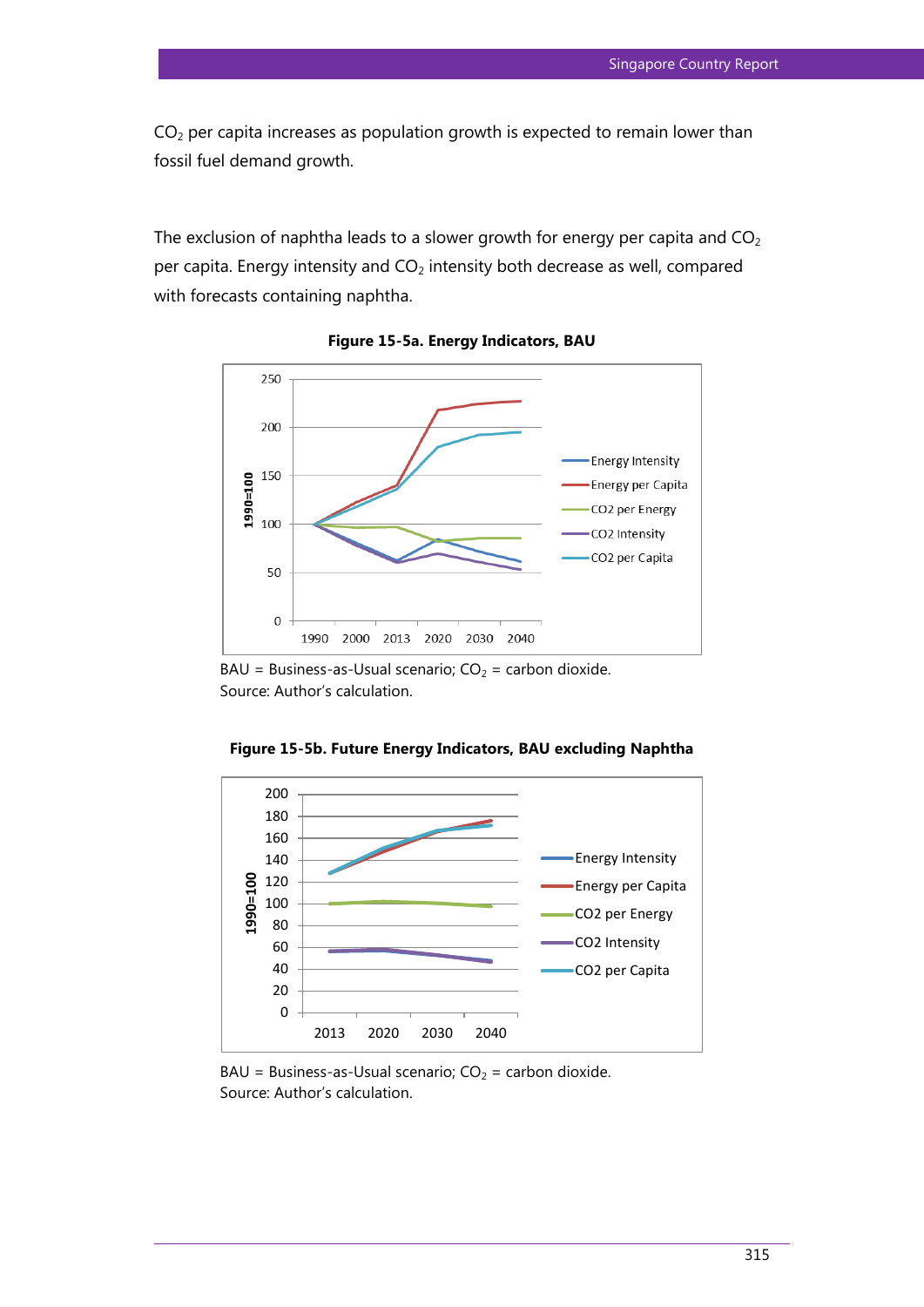# **4.2. Energy Saving and CO2 Reduction Potential**

# **4.2.1. Final energy consumption**

Final energy consumption under APS1 is projected to increase by 3.0 percent, from 2013 to 2040. Similar to the BAU case, the non-energy sector leads the growth numbers at 3.6 percent per year, followed by the industry sector at 3.4 percent, and the other (residential and commercial) sector at 1.3 percent. APS2 and APS3 do not include energy conservation policies for end-demand and hence are similar to the BAU. APS5, a combination of all APS, will have the same final energy consumption as that of APS1.

# **4.2.2. Primary energy supply**

Results from APS2 show that primary energy supply from 2013 to 2040 will increase at an average annual rate of 2.5 percent, a 1.65 Mtoe decrease from the BAU (Figure 15-7) in 2040.

This translates to a reduction of 2.9 percent from the BAU in 2040. APS1 and APS3 will help to lower primary energy supply by 1.19 Mtoe and 190 ktoe, respectively, in 2040. This illustrates that policies targeting end-user energy efficiency and renewables currently still play only a secondary role to power generation efficiency policies in reducing primary energy supply.

Most of the reduction in primary energy supply will come from natural gas at 2.6 Mtoe, which is a drop of 16.4 percent from the BAU (Figure 15-8A). Oil only falls by 1.1 percent as it is limited by the already declining BAU consumption for power generation, as well as the large consumption in the petrochemical nonenergy use.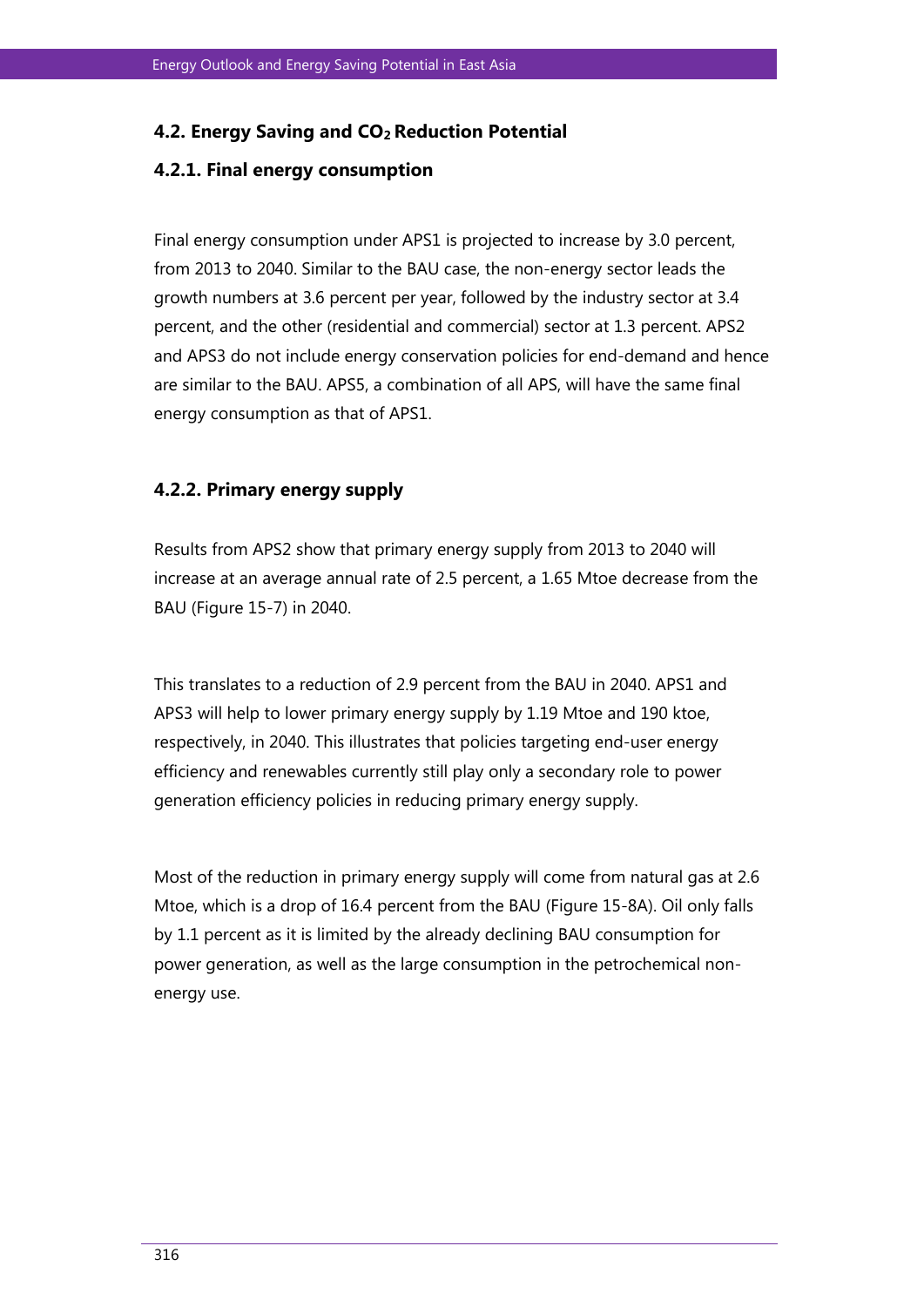

**Figure 15-6. Total Final Energy Consumption by Sector, BAU and APS1–5**

BAU = Business-as-Usual scenario; APS = Alternative Policy Scenario; Mtoe = million tons of oil equivalent.

Source: Author's calculation.





BAU = Business-as-Usual scenario; APS = Alternative Policy Scenario; Mtoe = million tons of oil equivalent. Source: Author's calculation.

The exclusion of naphtha will lead to a reduction of 2.4 percent from the BAU for oil consumption (Figure 15-8b). Biomass' consumption will remain relatively constant, whereas solar power progresses significantly but remains small in magnitude. Hence, this leads to an increase in consumption of 'others' by 14.5 percent.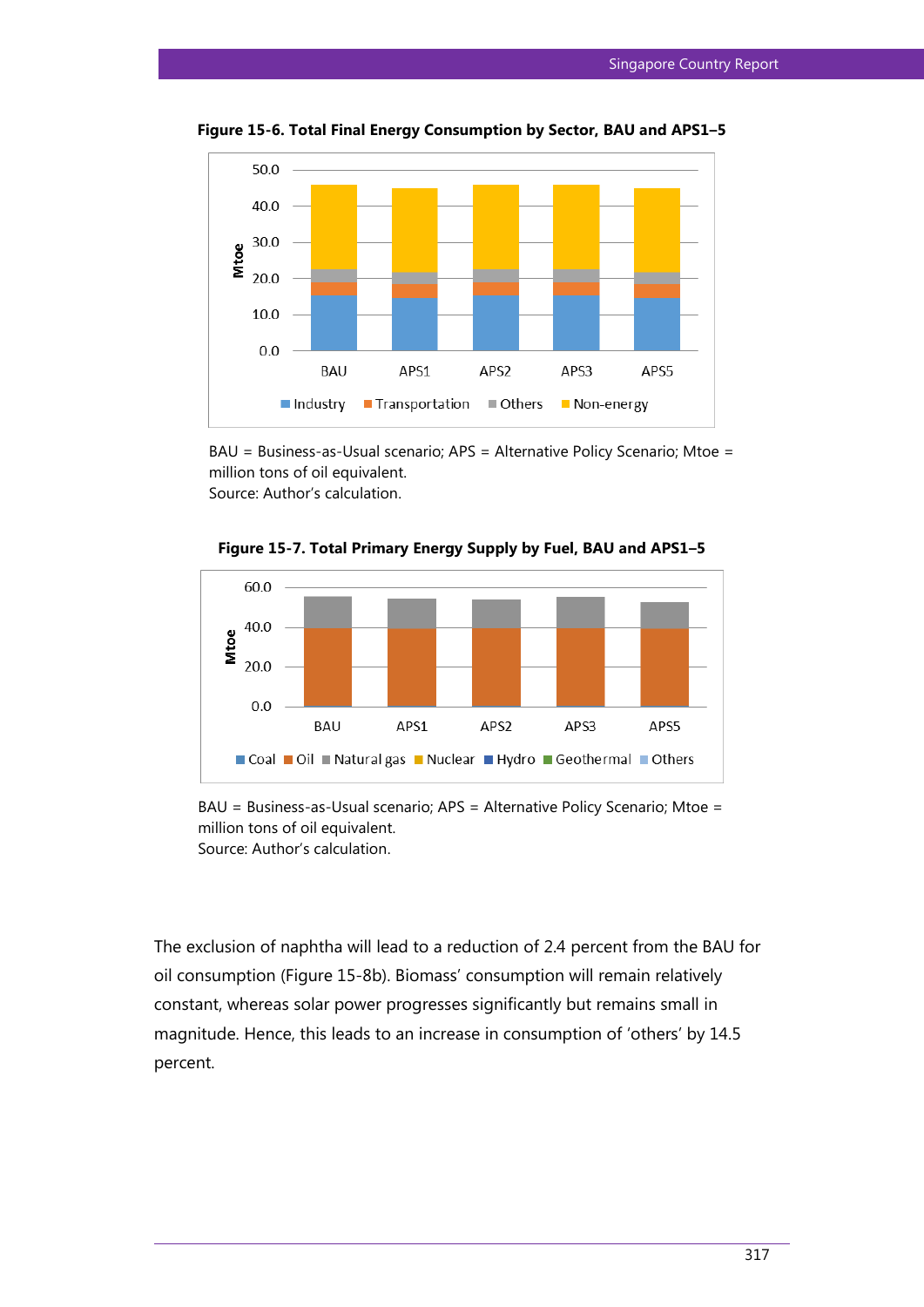# **4.2.3. Power generation**

Results from APS1 and APS5 show a decrease in electricity generation, registering a drop of 3.53 TWh or 4.29 percent from the BAU. APS2 and APS3 assume the same generation as the BAU since final energy consumption does not fall under these two scenarios.



**Figure 15-8a: Primary Energy Supply by Fuel, BAU and APS5**

BAU = Business-as-Usual scenario; APS = Alternative Policy Scenario. Source: Author's calculation.



**Figure 15-8b: Primary Energy supply by Fuel, BAU and APS5, excluding Naphtha**

BAU = Business-as-Usual scenario; APS = Alternative Policy Scenario. Source: Author's calculation.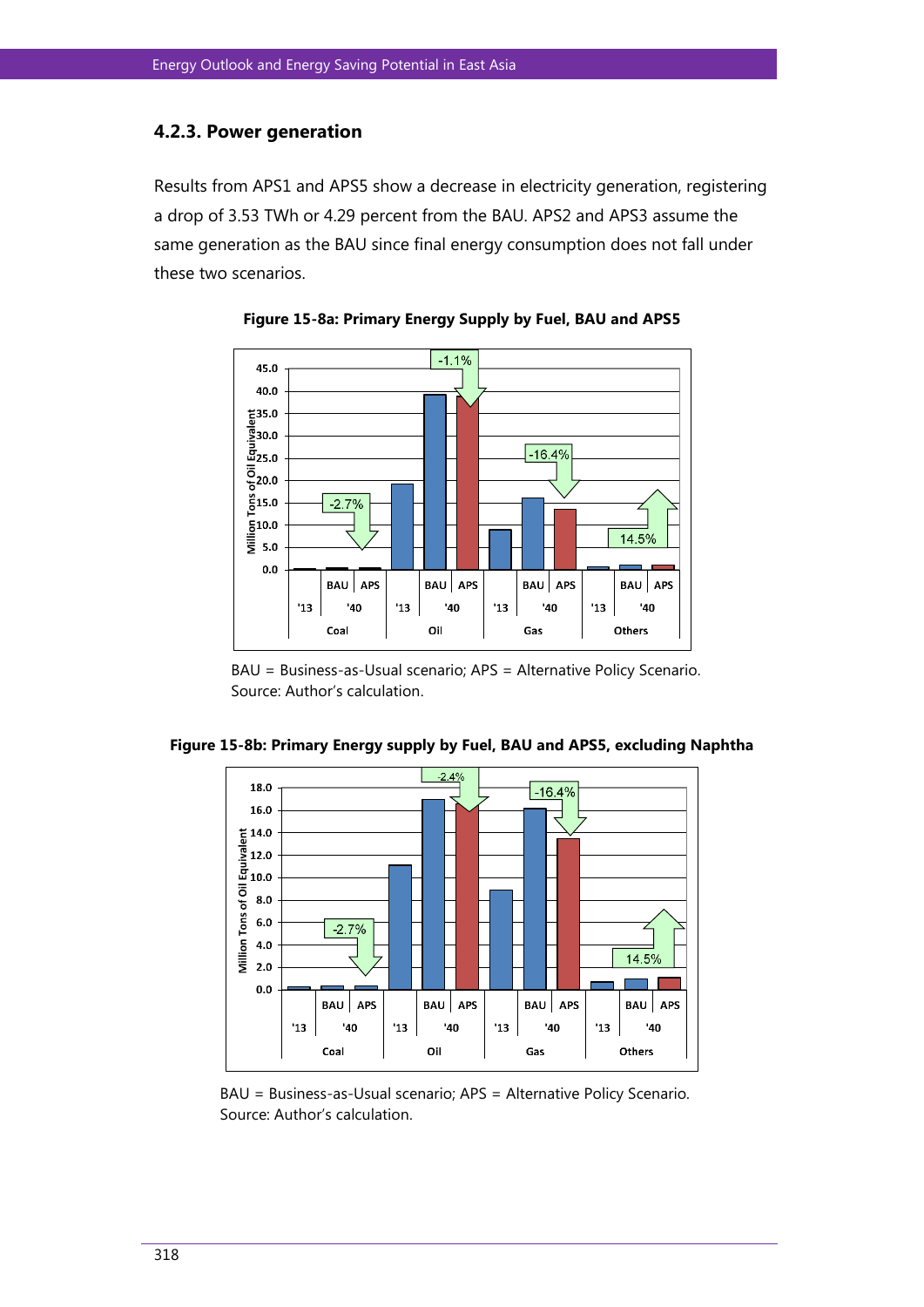

**Figure 15-9: Electricity Generation, TWh**



# **4.2.4. CO2 reduction potential**

Under the BAU,  $CO<sub>2</sub>$  emissions from energy demand are projected to increase at an average annual rate of 2.1 percent, from 13.7 Mt-C in 2013 to around 24.1 Mt-C in 2040 (Figure 15-10A).

 $CO<sub>2</sub>$  emissions reduction potential comes mainly from improvements in thermal efficiency for power generation (APS2), with savings of 1.1 Mt-C in 2040, equivalent to a 4.6 percent decrease from the BAU. Educational policies and incentives that target behavioural changes in end-consumers of energy are also very beneficial, with APS1 registering emissions reduction of 0.8 Mt-C in the same time period (a 3.3 percent reduction from the BAU). Increased utilisation of solar power results in emissions reduction of 0.26 Mt-C (a 1.1 percent reduction from the BAU). Overall, APS5 will contribute to emissions reduction of 2.71 Mt-C, which is a 4.8 percent reduction from the BAU. Under this scenario, carbon emissions will increase at an annual average rate of 1.8 percent from 2013 to 2040, compared with 2.1 percent under the BAU.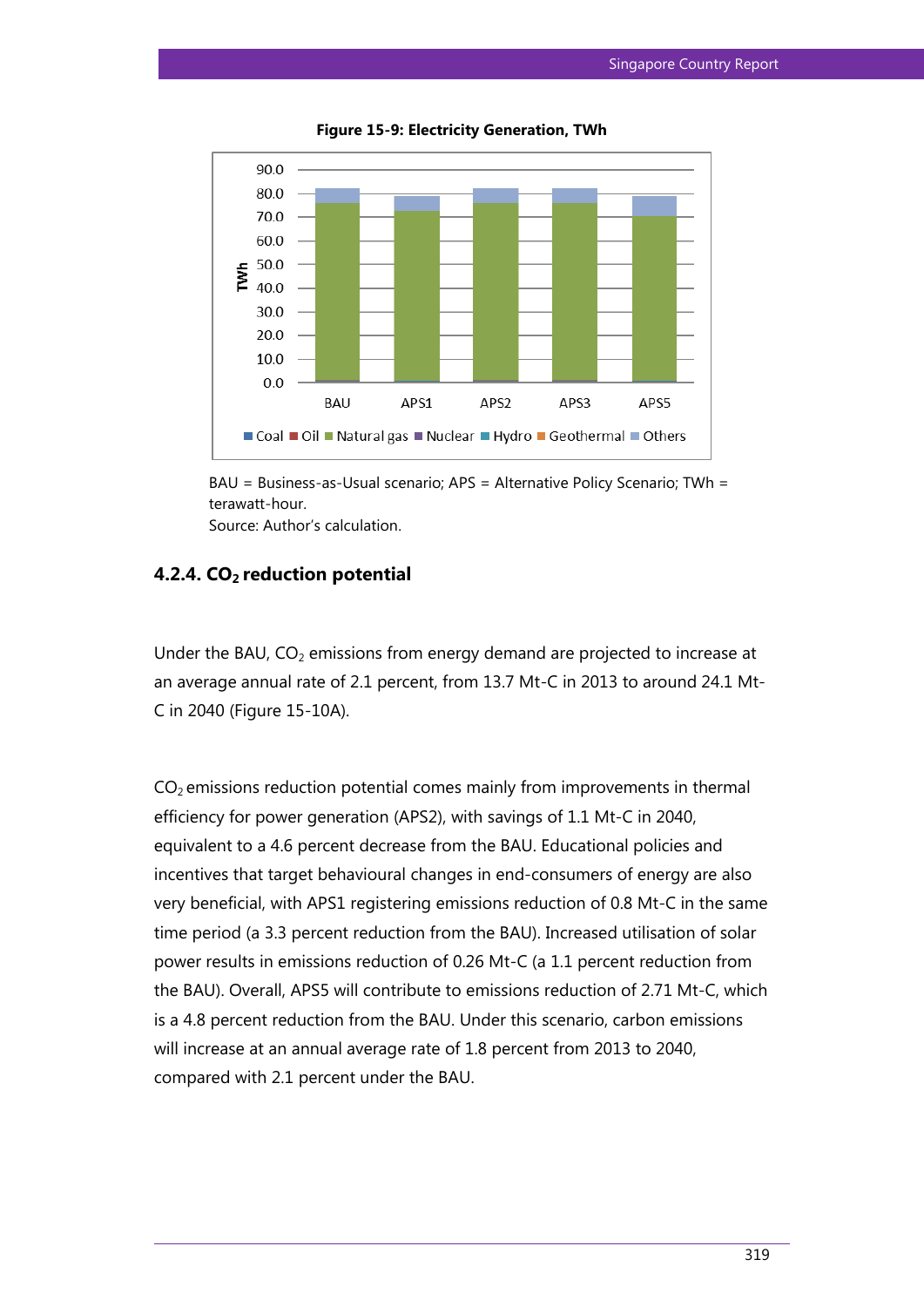If naphtha is not included, the total reduction in  $CO<sub>2</sub>$  emissions remains at 1.99 Mt-C from the BAU to APS5 (Figure 15-10B). The percentage reduction is now 9.8 percent instead of 8.2 percent.



**Figure 15-10a. CO<sup>2</sup> Emissions from Energy Consumption, BAU and APS5**

 $CO<sub>2</sub>$  = carbon dioxide; BAU = Business-as-Usual scenario; APS = Alternative Policy Scenario; Mtoe = million tons of oil equivalent. Source: Author's calculation.

**Figure 15-10b. CO<sup>2</sup> Emissions from Energy Consumption excluding Naphtha, BAU and APS5**



 $CO<sub>2</sub>$  = carbon dioxide; BAU = Business-as-Usual scenario; APS = Alternative Policy Scenario; Mt-C = million tons of carbon. Source: Author's calculation.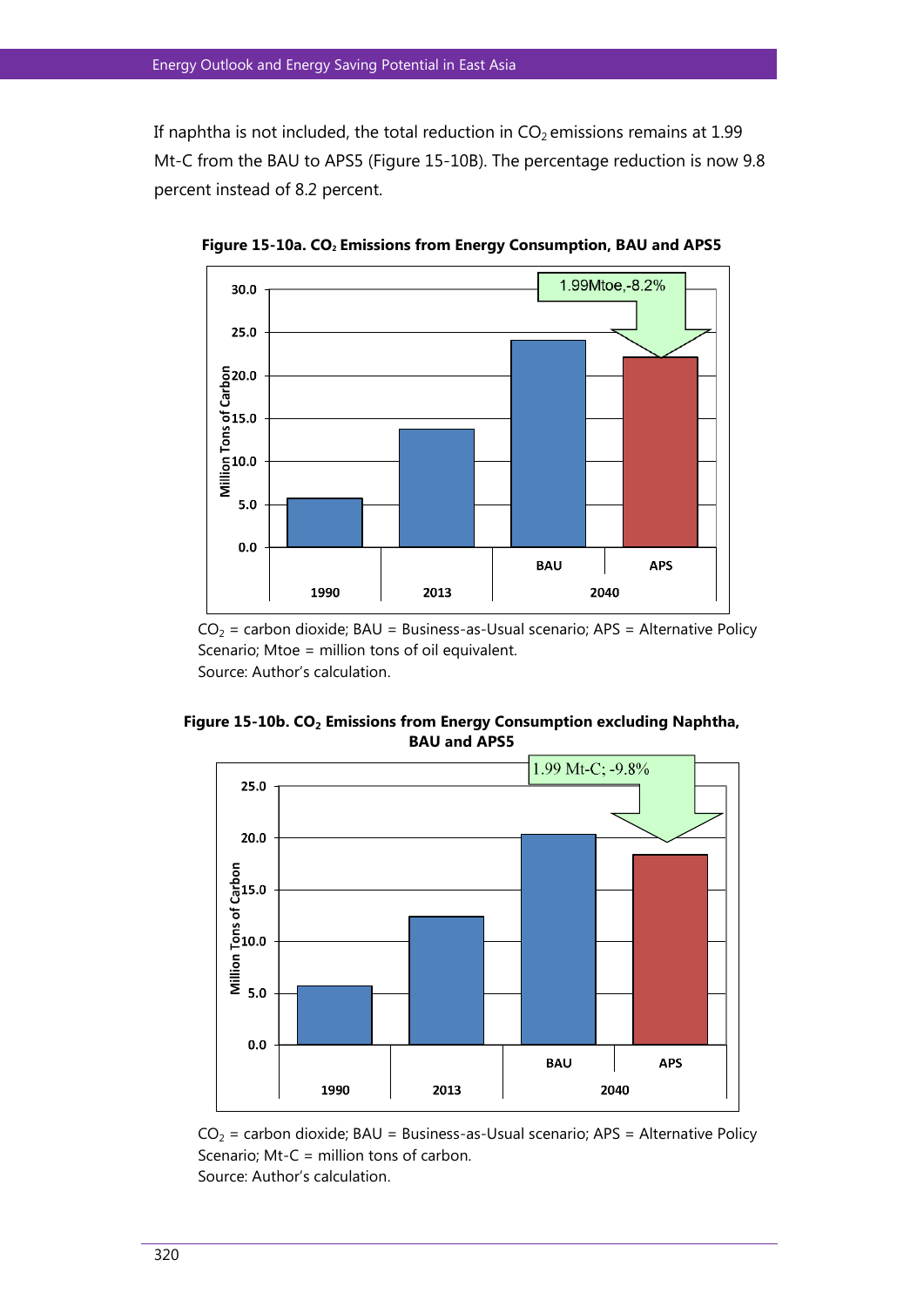## **5. Implications and Policy Recommendations**

The Singapore government has been progressively implementing new strategies to help incentivise and advocate the adoption of clean energy technologies and conservation behaviour amongst both industries and households. These programmes include a number of funding schemes, such as the Clean Development Mechanism and the Documentation Grant that help provide companies with financial assistance for the engagement of carbon consultancy services, and the Grant for Energy Efficient Technologies (GREET) to help encourage industry investments in energy efficient equipment or technologies.<sup>33</sup> Zero-Capex (Capital Expenditure) or similar commercial contracts can also be actively promoted to increase the involvement of energy services companies to help conserve energy.

Solar adoption, an electric vehicle car-sharing programme, as well as SMART technologies pave the way for further carbon reduction for both industries and households in the future. There is also an initiative to improve the petrochemical industry's energy efficiency and competitiveness by way of a 'heat-integration' plan.<sup>34</sup>

Singapore has also taken measures to ensure that its energy needs are diversified across more countries for energy imports, rather than depending on gas pipeline flows from Malaysia and Indonesia as it transits towards using more natural gas to power its electricity needs. Currently, Singapore has plans to increase LNG import storage facilities, and it is appointing another one or two companies to import LNG for Singapore in the short term. Coal use for co-generation, as well as the greater adoption of solar are an indication of efforts made towards fuel mix diversification.

As shown in the forecast results for the BAU with 2013 as the base year, Singapore is already on track to meet its projected 2020 targets of hitting 77.2

 $\overline{a}$ 

<sup>&</sup>lt;sup>33</sup> Energy Efficiency Programme Office (2013), 'Incentives' available at: http://www.ema.gov.sg/info\_directory/id:162/

 $34$  Lim Ronnie (2013), 'In The Pipeline: Heat Exchange on Jurong Island', *Business Times*, 19 December.